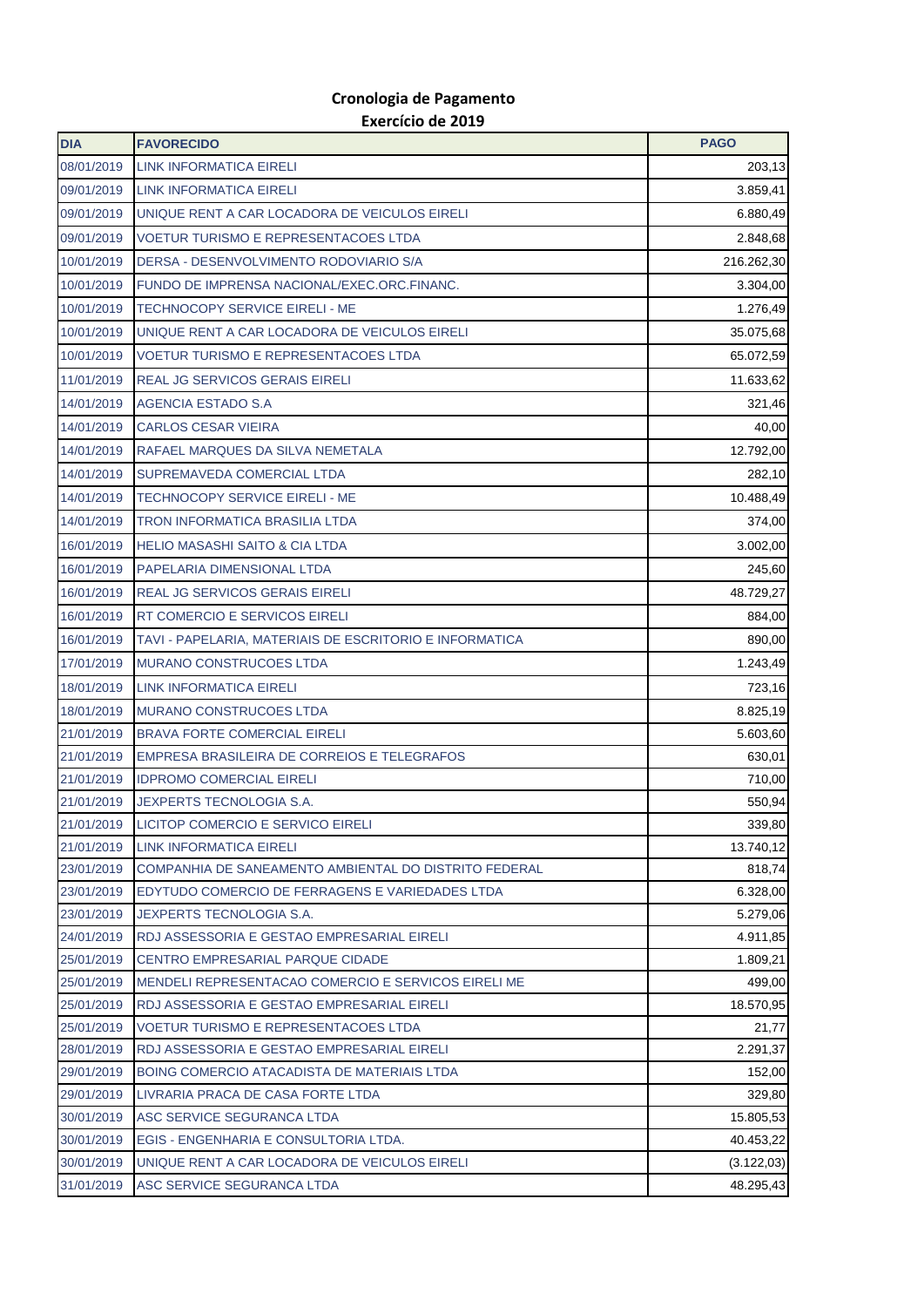| 31/01/2019 | <b>EGIS - ENGENHARIA E CONSULTORIA LTDA.</b>            | 387.623,20 |
|------------|---------------------------------------------------------|------------|
| 31/01/2019 | UNIQUE RENT A CAR LOCADORA DE VEICULOS EIRELI           | 3.122,03   |
| 01/02/2019 | AGENCIA ESTADO S.A                                      | 4.822,18   |
| 01/02/2019 | CAIXA DE PREVIDENCIA DOS FUNCS DO BANCO DO BRASIL       | 418.056,31 |
| 01/02/2019 | <b>CENTRO EMPRESARIAL PARQUE CIDADE</b>                 | 74.329,14  |
| 01/02/2019 | HEPTA TECNOLOGIA E INFORMATICA LTDA                     | 149.542,76 |
| 01/02/2019 | INTELIGENCIA DE NEGOCIOS, SISTEMAS E INFORMATICA LTDA.  | 17.750,00  |
| 01/02/2019 | <b>MAXIM QUALITTA COMERCIO LTDA</b>                     | 725,00     |
| 06/02/2019 | RDJ ASSESSORIA E GESTAO EMPRESARIAL EIRELI              | 5.037,25   |
| 07/02/2019 | RDJ ASSESSORIA E GESTAO EMPRESARIAL EIRELI              | 21.819,57  |
| 11/02/2019 | <b>CEB DISTRIBUICAO S/A</b>                             | 34.784,66  |
| 11/02/2019 | FUNDO DE IMPRENSA NACIONAL/EXEC.ORC.FINANC.             | 1.354,64   |
| 11/02/2019 | <b>TECHNOCOPY SERVICE EIRELI - ME</b>                   | 9.284,32   |
| 11/02/2019 | TRON INFORMATICA BRASILIA LTDA                          | 374,00     |
| 12/02/2019 | INSTITUTO DE PROMOCAO HUMANA, APRENDIZAGEM E CULTURA    | 26.875,56  |
| 12/02/2019 | PALISADE BRASIL COMERCIALIZADORA DE SOFTWARES LTDA      | 24.645,00  |
| 13/02/2019 | REAL JG SERVICOS GERAIS EIRELI                          | 11.633,62  |
| 13/02/2019 | SOFSAM COMERCIO E CONSULTORIA EIRELI                    | 600,00     |
| 14/02/2019 | LINK INFORMATICA EIRELI                                 | 14.463,28  |
| 14/02/2019 | <b>REAL JG SERVICOS GERAIS EIRELI</b>                   | 48.729,27  |
| 14/02/2019 | SCHNEIDER ELECTRIC IT BRASIL INDUSTRIA E COMERCIO DE EQ | 106.675,01 |
| 18/02/2019 | <b>CEB DISTRIBUICAO S/A</b>                             | 34.346,96  |
| 18/02/2019 | DERSA - DESENVOLVIMENTO RODOVIARIO S/A                  | 413.913,99 |
| 18/02/2019 | EMPRESA BRASILEIRA DE CORREIOS E TELEGRAFOS             | 421,66     |
| 18/02/2019 | <b>JEXPERTS TECNOLOGIA S.A.</b>                         | 5.830,00   |
| 18/02/2019 | SHALOM TAXI SERVICOS DE AGENCIAMENTO E INTERMEDIACAO DE | 1.258,98   |
| 18/02/2019 | UNIQUE RENT A CAR LOCADORA DE VEICULOS EIRELI           | 41.956,17  |
| 20/02/2019 | <b>AGENCIA ESTADO S.A</b>                               | 5.003,03   |
| 20/02/2019 | INTERLABEL SOLUCOES EM ROTULAGEM EIRELI                 | 1.739,13   |
| 20/02/2019 | SHALOM TAXI SERVICOS DE AGENCIAMENTO E INTERMEDIACAO DE | 718,66     |
| 20/02/2019 | TELEFONICA BRASIL S.A.                                  | 1.002,78   |
| 21/02/2019 | SCHNEIDER ELECTRIC IT BRASIL INDUSTRIA E COMERCIO DE EQ | 5.718,99   |
| 22/02/2019 | ASC SERVICE SEGURANCA LTDA                              | 52.546,56  |
| 22/02/2019 | COMPANHIA DE SANEAMENTO AMBIENTAL DO DISTRITO FEDERAL   | 769,26     |
| 22/02/2019 | <b>MURANO CONSTRUCOES LTDA</b>                          | 21.246,25  |
| 22/02/2019 | SCHNEIDER ELECTRIC IT BRASIL INDUSTRIA E COMERCIO DE EQ | 35.872,68  |
| 25/02/2019 | HEPTA TECNOLOGIA E INFORMATICA LTDA                     | 17.624,52  |
| 26/02/2019 | HEPTA TECNOLOGIA E INFORMATICA LTDA                     | 130.905,37 |
| 27/02/2019 | <b>TELEFONICA BRASIL S.A.</b>                           | 796,34     |
| 28/02/2019 | CAIXA DE PREVIDENCIA DOS FUNCS DO BANCO DO BRASIL       | 418.056,31 |
| 28/02/2019 | CENTRO EMPRESARIAL PARQUE CIDADE                        | 74.329,14  |
| 08/03/2019 | <b>CERRADO VIAGENS EIRELI</b>                           | 655,21     |
| 08/03/2019 | RDJ ASSESSORIA E GESTAO EMPRESARIAL EIRELI              | 5.129,59   |
| 11/03/2019 | <b>CERRADO VIAGENS EIRELI</b>                           | 8.638,82   |
| 11/03/2019 | INSTITUTO DE PROMOCAO HUMANA, APRENDIZAGEM E CULTURA    | 29.051,15  |
| 11/03/2019 | RDJ ASSESSORIA E GESTAO EMPRESARIAL EIRELI              | 21.727,23  |
| 12/03/2019 | TRON INFORMATICA BRASILIA LTDA                          | 16,42      |
| 12/03/2019 | UNIQUE RENT A CAR LOCADORA DE VEICULOS EIRELI           | 6.862,79   |
| 13/03/2019 | AGUIAR FERES - AUDITORES INDEPENDENTES S/S              | 3.753,43   |
| 13/03/2019 | BARU COMERCIO E DISTRIBUICAO DE EQUIPAMENTOS EIRELI     | 3.192,00   |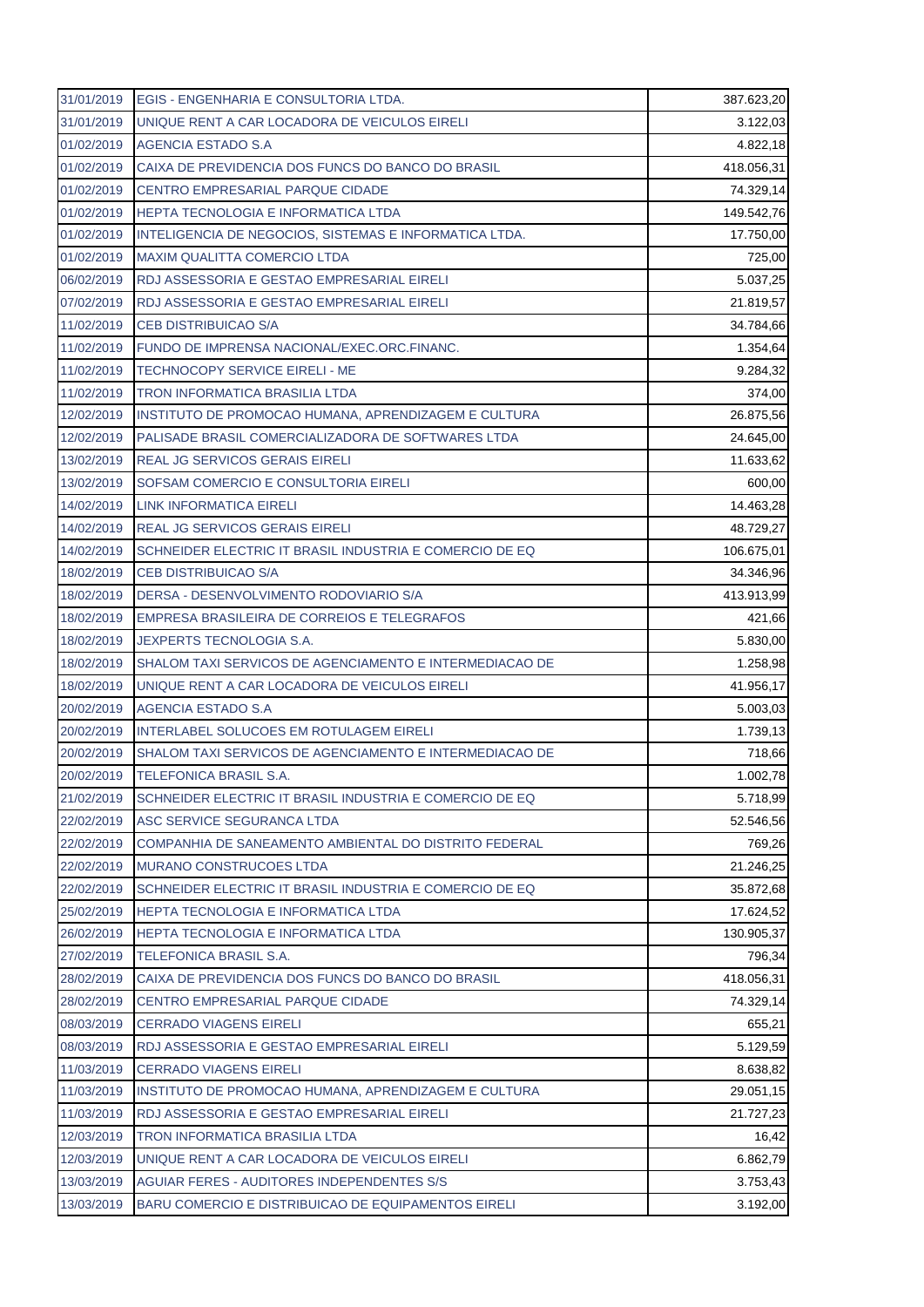| 13/03/2019 | <b>TECHNOCOPY SERVICE EIRELI - ME</b>                   | 10.494,92  |
|------------|---------------------------------------------------------|------------|
| 13/03/2019 | <b>TRON INFORMATICA BRASILIA LTDA</b>                   | 357,58     |
| 13/03/2019 | UNIQUE RENT A CAR LOCADORA DE VEICULOS EIRELI           | 35.093,38  |
| 14/03/2019 | <b>CERRADO VIAGENS EIRELI</b>                           | 1.237,67   |
| 14/03/2019 | LINK INFORMATICA EIRELI                                 | 723,16     |
| 14/03/2019 | <b>M R S ESTUDOS AMBIENTAIS LTDA</b>                    | 14.600,56  |
| 15/03/2019 | ASC SERVICE SEGURANCA LTDA                              | 12.859,30  |
| 15/03/2019 | CEB DISTRIBUICAO S.A.                                   | 2.147,30   |
| 15/03/2019 | <b>CERRADO VIAGENS EIRELI</b>                           | 218,30     |
| 15/03/2019 | EMPRESA BRASILEIRA DE CORREIOS E TELEGRAFOS             | 23,35      |
| 15/03/2019 | <b>REAL JG SERVICOS GERAIS EIRELI</b>                   | 11.633,61  |
| 18/03/2019 | ASC SERVICE SEGURANCA LTDA                              | 39.687,26  |
| 18/03/2019 | <b>CARLOS CESAR VIEIRA</b>                              | 2,75       |
| 18/03/2019 | CEB DISTRIBUICAO S.A.                                   | 35.933,16  |
| 18/03/2019 | <b>CEB DISTRIBUICAO S/A</b>                             | 109,73     |
| 18/03/2019 | <b>CERRADO VIAGENS EIRELI</b>                           | 19.506,02  |
| 18/03/2019 | EGIS - ENGENHARIA E CONSULTORIA LTDA.                   | 10.113,30  |
| 18/03/2019 | EMPRESA BRASILEIRA DE CORREIOS E TELEGRAFOS             | 223,71     |
| 18/03/2019 | LINK INFORMATICA EIRELI                                 | 13.740,12  |
| 18/03/2019 | <b>M R S ESTUDOS AMBIENTAIS LTDA</b>                    | 139.902,69 |
| 18/03/2019 | <b>REAL JG SERVICOS GERAIS EIRELI</b>                   | 48.729,28  |
| 18/03/2019 | SHALOM TAXI SERVICOS DE AGENCIAMENTO E INTERMEDIACAO DE | 10,16      |
| 19/03/2019 | <b>CARLOS CESAR VIEIRA</b>                              | 95,75      |
| 19/03/2019 | EGIS - ENGENHARIA E CONSULTORIA LTDA.                   | 96.905,80  |
| 19/03/2019 | SHALOM TAXI SERVICOS DE AGENCIAMENTO E INTERMEDIACAO DE | 1.313,07   |
| 21/03/2019 | COMPANHIA DE SANEAMENTO AMBIENTAL DO DISTRITO FEDERAL   | 42,68      |
| 21/03/2019 | JEXPERTS TECNOLOGIA S.A.                                | 550,94     |
| 22/03/2019 | COMPANHIA DE SANEAMENTO AMBIENTAL DO DISTRITO FEDERAL   | 875,02     |
| 22/03/2019 | FUNDO DE IMPRENSA NACIONAL/EXEC.ORC.FINANC.             | 297,36     |
| 22/03/2019 | <b>JEXPERTS TECNOLOGIA S.A.</b>                         | 5.279,06   |
| 25/03/2019 | CARTORIO DO 3 OFICIO DE NOTAS E PROTESTO DE TITULOS     | 31,95      |
| 27/03/2019 | <b>HEPTA TECNOLOGIA E INFORMATICA LTDA</b>              | 17.454,74  |
| 28/03/2019 | <b>HEPTA TECNOLOGIA E INFORMATICA LTDA</b>              | 129.900,20 |
| 28/03/2019 | SECRETARIA DO T.R.F. DA 1A. REGIAO                      | 100,70     |
| 01/04/2019 | <b>AGENCIA ESTADO S.A</b>                               | 472,79     |
| 02/04/2019 | AGENCIA ESTADO S.A                                      | 4.530,24   |
| 02/04/2019 | CAIXA DE PREVIDENCIA DOS FUNCS DO BANCO DO BRASIL       | 418.056,31 |
| 02/04/2019 | CENTRO EMPRESARIAL PARQUE CIDADE                        | 74.329,14  |
| 02/04/2019 | TRIBUNAL REGIONAL DO TRABALHO DA 10A.REGIAO             | 1.600,00   |
| 11/04/2019 | <b>AGUIAR FERES - AUDITORES INDEPENDENTES S/S</b>       | 429,77     |
| 11/04/2019 | EGIS - ENGENHARIA E CONSULTORIA LTDA.                   | 5.056,66   |
| 12/04/2019 | AGUIAR FERES - AUDITORES INDEPENDENTES S/S              | 3.323,66   |
| 12/04/2019 | <b>CERRADO VIAGENS EIRELI</b>                           | 4.079,39   |
| 12/04/2019 | EGIS - ENGENHARIA E CONSULTORIA LTDA.                   | 48.452,89  |
| 12/04/2019 | FUNDO DE IMPRENSA NACIONAL/EXEC.ORC.FINANC.             | 1.354,64   |
| 12/04/2019 | INSTITUTO DE PROMOCAO HUMANA, APRENDIZAGEM E CULTURA    | 33.311,83  |
| 12/04/2019 | INSTITUTO NEGOCIOS PUBLICOS DO BRASIL - ESTUDOS E PESQU | 1.506,33   |
| 12/04/2019 | RDJ ASSESSORIA E GESTAO EMPRESARIAL EIRELI              | 5.169,52   |
|            |                                                         |            |
| 12/04/2019 | REAL JG SERVICOS GERAIS EIRELI                          | 11.633,61  |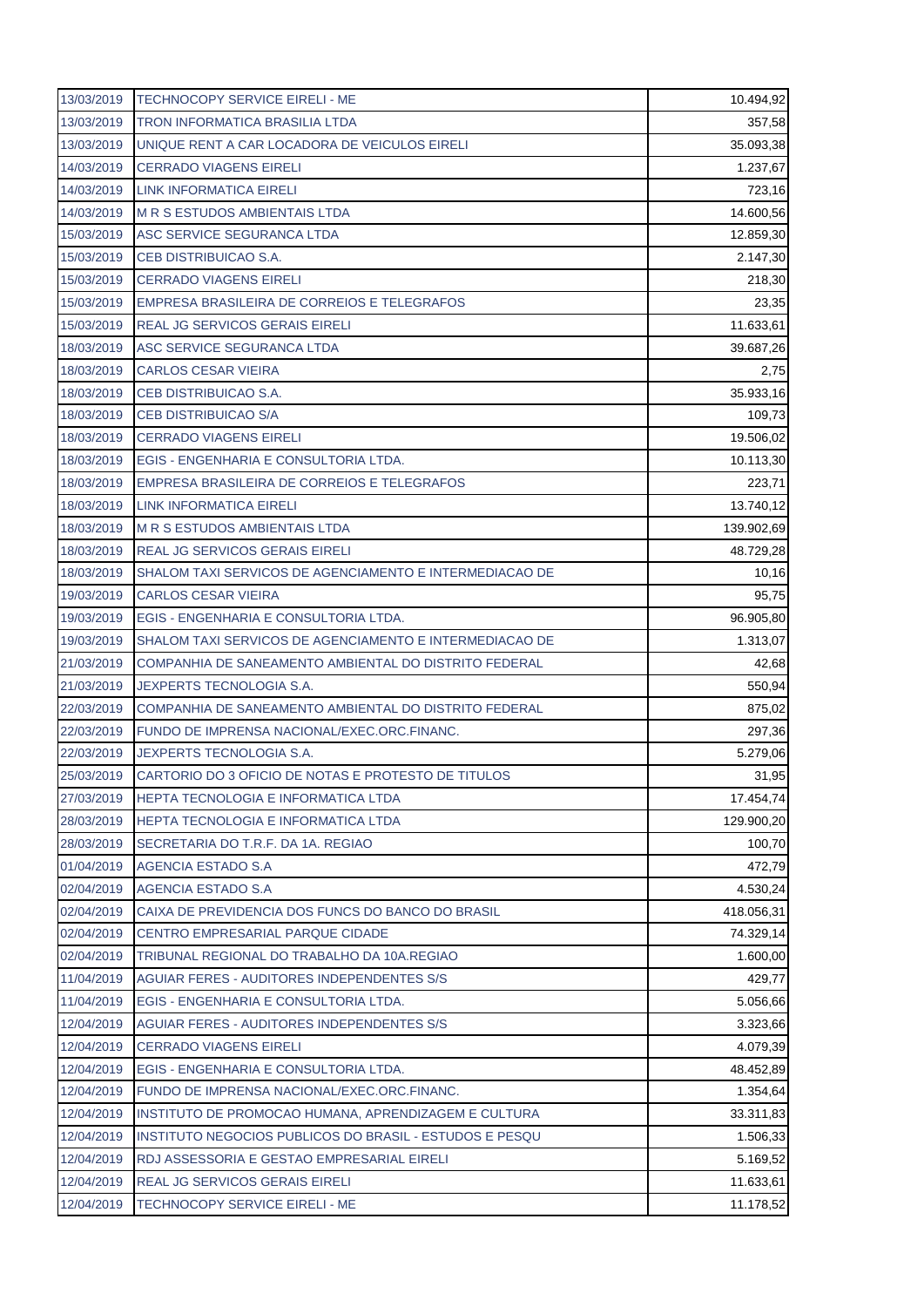| 12/04/2019 | <b>TRON INFORMATICA BRASILIA LTDA</b>                   | 16,53       |
|------------|---------------------------------------------------------|-------------|
| 15/04/2019 | CEB DISTRIBUICAO S.A.                                   | 1.987,46    |
| 15/04/2019 | EMPRESA BRASILEIRA DE CORREIOS E TELEGRAFOS             | 93,06       |
| 15/04/2019 | LINK INFORMATICA EIRELI                                 | 723,16      |
| 16/04/2019 | <b>JEXPERTS TECNOLOGIA S.A.</b>                         | 550,94      |
| 16/04/2019 | SHALOM TAXI SERVICOS DE AGENCIAMENTO E INTERMEDIACAO DE | 10,18       |
| 16/04/2019 | UNIQUE RENT A CAR LOCADORA DE VEICULOS EIRELI           | 6.862,79    |
| 17/04/2019 | CEB DISTRIBUICAO S.A.                                   | 33.470,27   |
| 17/04/2019 | <b>CERRADO VIAGENS EIRELI</b>                           | 55.848,25   |
| 17/04/2019 | EMPRESA BRASILEIRA DE CORREIOS E TELEGRAFOS             | 891,75      |
| 17/04/2019 | INSTITUTO NEGOCIOS PUBLICOS DO BRASIL - ESTUDOS E PESQU | 14.433,67   |
| 17/04/2019 | JEXPERTS TECNOLOGIA S.A.                                | 5.279,06    |
| 17/04/2019 | LINK INFORMATICA EIRELI                                 | 13.740,12   |
| 17/04/2019 | RDJ ASSESSORIA E GESTAO EMPRESARIAL EIRELI              | 21.687,30   |
| 17/04/2019 | <b>REAL JG SERVICOS GERAIS EIRELI</b>                   | 48.729,28   |
| 17/04/2019 | SHALOM TAXI SERVICOS DE AGENCIAMENTO E INTERMEDIACAO DE | 1.397,10    |
| 17/04/2019 | <b>TRON INFORMATICA BRASILIA LTDA</b>                   | 357,47      |
| 17/04/2019 | UNIQUE RENT A CAR LOCADORA DE VEICULOS EIRELI           | 35.093,38   |
| 18/04/2019 | <b>CARLOS CESAR VIEIRA</b>                              | 1,25        |
| 18/04/2019 | SOFSAM COMERCIO E CONSULTORIA EIRELI                    | 24,24       |
| 22/04/2019 | <b>CARLOS CESAR VIEIRA</b>                              | 43,75       |
| 22/04/2019 | COMPANHIA DE SANEAMENTO AMBIENTAL DO DISTRITO FEDERAL   | 31,21       |
| 22/04/2019 | SOFSAM COMERCIO E CONSULTORIA EIRELI                    | 575,76      |
| 23/04/2019 | ASC SERVICE SEGURANCA LTDA                              | 12.838,06   |
| 23/04/2019 | COMPANHIA DE SANEAMENTO AMBIENTAL DO DISTRITO FEDERAL   | 640,09      |
| 24/04/2019 | ASC SERVICE SEGURANCA LTDA                              | 39.708,50   |
| 24/04/2019 | SEAL TELECOM COMERCIO E SERVICOS DE TELECOMUNICACOES L  | 19.105,07   |
| 25/04/2019 | SEAL TELECOM COMERCIO E SERVICOS DE TELECOMUNICACOES L  | 113.109,93  |
| 30/04/2019 | AGENCIA ESTADO S.A                                      | 472,79      |
| 02/05/2019 | EGIS - ENGENHARIA E CONSULTORIA LTDA.                   | 25.283,26   |
| 03/05/2019 | AGENCIA ESTADO S.A                                      | 4.530,24    |
| 03/05/2019 | ASC SERVICE SEGURANCA LTDA                              | (3.872, 37) |
| 06/05/2019 | ASC SERVICE SEGURANCA LTDA                              | 3.872,37    |
| 06/05/2019 | CAIXA DE PREVIDENCIA DOS FUNCS DO BANCO DO BRASIL       | 418.056,31  |
| 06/05/2019 | CENTRO EMPRESARIAL PARQUE CIDADE                        | 74.329,14   |
| 06/05/2019 | EGIS - ENGENHARIA E CONSULTORIA LTDA.                   | 242.264,50  |
| 06/05/2019 | UNIQUE RENT A CAR LOCADORA DE VEICULOS EIRELI           | 13.985,40   |
| 07/05/2019 | <b>CERRADO VIAGENS EIRELI</b>                           | 7.679,24    |
| 07/05/2019 | TELEFONICA BRASIL S.A.                                  | 1.258,27    |
| 09/05/2019 | <b>VOETUR TURISMO E REPRESENTACOES LTDA</b>             | 198,18      |
| 10/05/2019 | <b>BANCO DO BRASIL SA</b>                               | 63.742,07   |
| 10/05/2019 | ECOSSISTEMA CONSULTORIA AMBIENTAL LTDA                  | 95.760,31   |
| 10/05/2019 | INSTITUTO DE PROMOCAO HUMANA, APRENDIZAGEM E CULTURA    | 33.710,64   |
| 10/05/2019 | <b>VOETUR TURISMO E REPRESENTACOES LTDA</b>             | 2.610,23    |
| 13/05/2019 | CARTORIO DO 3 OFICIO DE NOTAS E PROTESTO DE TITULOS     | 1,62        |
| 13/05/2019 | CEB DISTRIBUICAO S.A.                                   | 1.956,25    |
| 13/05/2019 | <b>HEPTA TECNOLOGIA E INFORMATICA LTDA</b>              | 17.463,55   |
| 13/05/2019 | TRON INFORMATICA BRASILIA LTDA                          | 16,57       |
| 14/05/2019 | ECOSSISTEMA CONSULTORIA AMBIENTAL LTDA                  | 95.604,55   |
| 14/05/2019 | TRON INFORMATICA BRASILIA LTDA                          | 357,43      |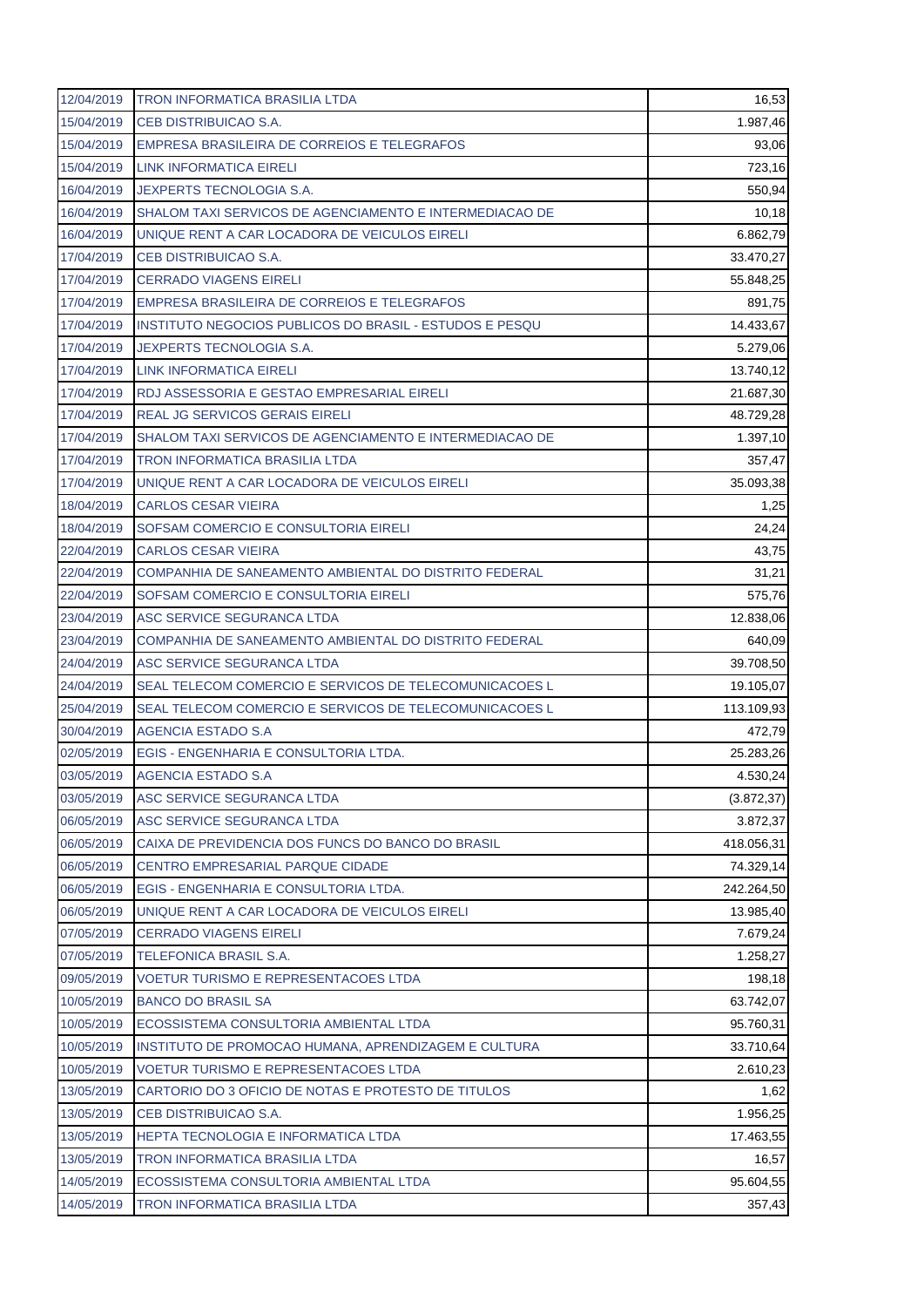| 15/05/2019 | <b>CARLOS CESAR VIEIRA</b>                              | 1,25       |
|------------|---------------------------------------------------------|------------|
| 15/05/2019 | CARTORIO DO 3 OFICIO DE NOTAS E PROTESTO DE TITULOS     | 79,38      |
| 15/05/2019 | CEB DISTRIBUICAO S.A.                                   | 32.967,97  |
| 15/05/2019 | HEPTA TECNOLOGIA E INFORMATICA LTDA                     | 129.952,31 |
| 15/05/2019 | LINK INFORMATICA EIRELI                                 | 723,16     |
| 15/05/2019 | <b>TECHNOCOPY SERVICE EIRELI - ME</b>                   | 10.634,76  |
| 16/05/2019 | <b>CARLOS CESAR VIEIRA</b>                              | 43,75      |
| 16/05/2019 | <b>LINK INFORMATICA EIRELI</b>                          | 13.740,12  |
| 17/05/2019 | EMPRESA BRASILEIRA DE CORREIOS E TELEGRAFOS             | 80,91      |
| 20/05/2019 | CAIXA DE PREVIDENCIA DOS FUNCS DO BANCO DO BRASIL       | 12.641,11  |
| 20/05/2019 | EMPRESA BRASILEIRA DE CORREIOS E TELEGRAFOS             | 775,26     |
| 21/05/2019 | <b>CENTRO EMPRESARIAL PARQUE CIDADE</b>                 | 23.916,16  |
| 21/05/2019 | COMPANHIA DE SANEAMENTO AMBIENTAL DO DISTRITO FEDERAL   | 39,20      |
| 21/05/2019 | SECRETARIA DE ESTADO DE FAZENDA DO DISTRITO FEDERAL     | 88.558,24  |
| 22/05/2019 | COMPANHIA DE SANEAMENTO AMBIENTAL DO DISTRITO FEDERAL   | 803,88     |
| 22/05/2019 | <b>REAL JG SERVICOS GERAIS EIRELI</b>                   | 6.789,43   |
| 23/05/2019 | <b>REAL JG SERVICOS GERAIS EIRELI</b>                   | 50.472,85  |
| 23/05/2019 | TELEFONICA BRASIL S.A.                                  | 77,60      |
| 27/05/2019 | CAIXA DE PREVIDENCIA DOS FUNCS DO BANCO DO BRASIL       | 418.056,31 |
| 27/05/2019 | FUNDO DE IMPRENSA NACIONAL/EXEC.ORC.FINANC.             | 21.509,04  |
| 27/05/2019 | RDJ ASSESSORIA E GESTAO EMPRESARIAL EIRELI              | 5.964,22   |
| 27/05/2019 | TELEFONICA BRASIL S.A.                                  | 743,75     |
| 29/05/2019 | AGENCIA ESTADO S.A                                      | 472,79     |
| 29/05/2019 | <b>CENTRO EMPRESARIAL PARQUE CIDADE</b>                 | 74.329,14  |
| 29/05/2019 | <b>JEXPERTS TECNOLOGIA S.A.</b>                         | 550,94     |
| 29/05/2019 | RDJ ASSESSORIA E GESTAO EMPRESARIAL EIRELI              | 24.079,06  |
| 30/05/2019 | AGENCIA ESTADO S.A                                      | 4.530,24   |
| 30/05/2019 | <b>INSTITUTO DOS AUDITORES INTERNOS DO BRASIL</b>       | 50,00      |
| 30/05/2019 | <b>JEXPERTS TECNOLOGIA S.A.</b>                         | 5.279,06   |
| 31/05/2019 | <b>INSTITUTO DOS AUDITORES INTERNOS DO BRASIL</b>       | 2.450,00   |
| 31/05/2019 | RDJ ASSESSORIA E GESTAO EMPRESARIAL EIRELI              | (26, 19)   |
| 03/06/2019 | CONSELHO REGIONAL DE CONTABILIDADE DO DISTRITO FEDERAL  | 540,00     |
| 05/06/2019 | ASC SERVICE SEGURANCA LTDA                              | 11.465,35  |
| 05/06/2019 | INSTITUTO NEGOCIOS PUBLICOS DO BRASIL - ESTUDOS E PESQU | 755,06     |
| 06/06/2019 | ASC SERVICE SEGURANCA LTDA                              | 35.947,27  |
| 06/06/2019 | INSTITUTO NEGOCIOS PUBLICOS DO BRASIL - ESTUDOS E PESQU | 7.234,94   |
| 10/06/2019 | ELO CONSULTORIA EMPRESARIAL E PRODUCAO DE EVENTOS LTDA  | 282,53     |
| 10/06/2019 | <b>HEPTA TECNOLOGIA E INFORMATICA LTDA</b>              | 17.482,92  |
| 10/06/2019 | REAL JG SERVICOS GERAIS EIRELI                          | 5.907,19   |
| 11/06/2019 | <b>BANCO DO BRASIL SA</b>                               | 49.238,53  |
| 11/06/2019 | INSTITUTO DE PROMOCAO HUMANA, APRENDIZAGEM E CULTURA    | 32.427,96  |
| 12/06/2019 | <b>AGENCIA ESTADO S.A</b>                               | 105,65     |
| 12/06/2019 | CEB DISTRIBUICAO S.A.                                   | 2.044,85   |
| 12/06/2019 | FUNDO DE IMPRENSA NACIONAL/EXEC.ORC.FINANC.             | 4.096,96   |
| 12/06/2019 | <b>IMAGEM GEOSISTEMAS E COMERCIO LTDA</b>               | 3.563,24   |
| 13/06/2019 | REAL JG SERVICOS GERAIS EIRELI                          | 6.789,43   |
| 13/06/2019 | TRIBUNAL REGIONAL DO TRABALHO DA 10A.REGIAO             | 400,00     |
| 13/06/2019 | ZENITE INFORMACAO E CONSULTORIA S/A                     | 316,00     |
| 14/06/2019 | <b>AGENCIA ESTADO S.A</b>                               | 1.012,38   |
| 14/06/2019 | ASC SERVICE SEGURANCA LTDA                              | 5.133,94   |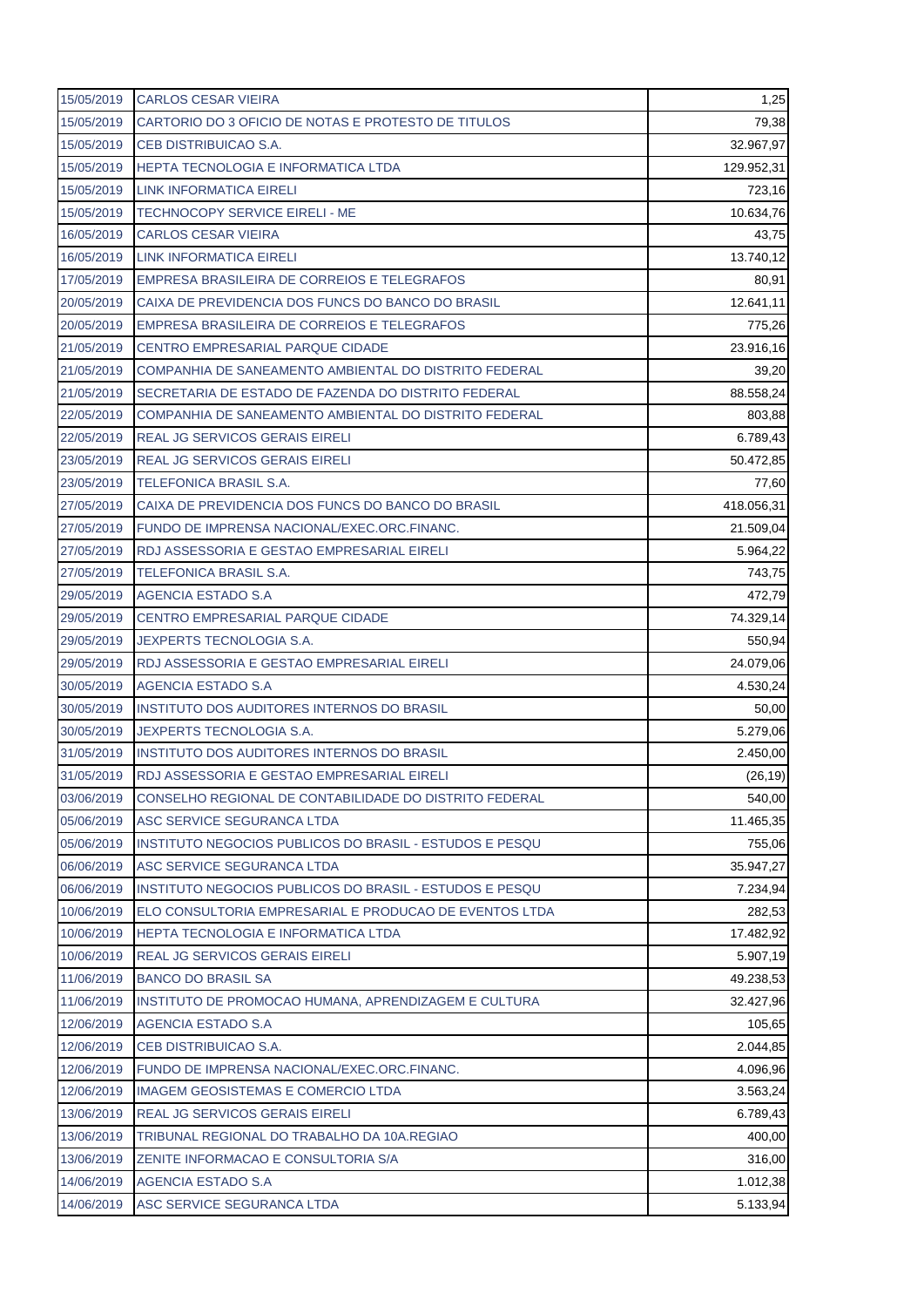| 14/06/2019 | CEB DISTRIBUICAO S.A.                                   | 34.393,92  |
|------------|---------------------------------------------------------|------------|
| 14/06/2019 | ELO CONSULTORIA EMPRESARIAL E PRODUCAO DE EVENTOS LTDA  | 2.184,97   |
| 14/06/2019 | <b>HEPTA TECNOLOGIA E INFORMATICA LTDA</b>              | 130.066,99 |
| 14/06/2019 | IMAGEM GEOSISTEMAS E COMERCIO LTDA                      | 27.556,76  |
| 14/06/2019 | LADO C COMERCIO E IMPORTACAO HOME OFFICE EIRELI         | 1.629,70   |
| 14/06/2019 | <b>REAL JG SERVICOS GERAIS EIRELI</b>                   | 6.043,13   |
| 14/06/2019 | SHALOM TAXI SERVICOS DE AGENCIAMENTO E INTERMEDIACAO DE | 18,08      |
| 14/06/2019 | <b>TECHNOCOPY SERVICE EIRELI - ME</b>                   | 10.475,62  |
| 14/06/2019 | ZENITE INFORMACAO E CONSULTORIA S/A                     | 1.493,10   |
| 17/06/2019 | RDJ ASSESSORIA E GESTAO EMPRESARIAL EIRELI              | 2.308,39   |
| 17/06/2019 | <b>TRON INFORMATICA BRASILIA LTDA</b>                   | 16,60      |
| 18/06/2019 | <b>M R S ESTUDOS AMBIENTAIS LTDA</b>                    | 14.600,56  |
| 18/06/2019 | RDJ ASSESSORIA E GESTAO EMPRESARIAL EIRELI              | 2.999,70   |
| 18/06/2019 | <b>REAL JG SERVICOS GERAIS EIRELI</b>                   | 50.472,85  |
| 18/06/2019 | SHALOM TAXI SERVICOS DE AGENCIAMENTO E INTERMEDIACAO DE | 2.327,58   |
| 18/06/2019 | <b>TRON INFORMATICA BRASILIA LTDA</b>                   | 357,40     |
| 18/06/2019 | ZENITE INFORMACAO E CONSULTORIA S/A                     | 13.990,90  |
| 19/06/2019 | COMPANHIA DE SANEAMENTO AMBIENTAL DO DISTRITO FEDERAL   | 41,68      |
| 19/06/2019 | EMPRESA BRASILEIRA DE CORREIOS E TELEGRAFOS             | 40,22      |
| 21/06/2019 | COMPANHIA DE SANEAMENTO AMBIENTAL DO DISTRITO FEDERAL   | 854,54     |
| 21/06/2019 | EMPRESA BRASILEIRA DE CORREIOS E TELEGRAFOS             | 385,43     |
| 21/06/2019 | <b>M R S ESTUDOS AMBIENTAIS LTDA</b>                    | 139.902,69 |
| 21/06/2019 | RDJ ASSESSORIA E GESTAO EMPRESARIAL EIRELI              | 22.338,80  |
| 24/06/2019 | EGIS - ENGENHARIA E CONSULTORIA LTDA.                   | 25.283,26  |
| 25/06/2019 | EMPRESA BRASIL DE COMUNICACAO S.A                       | 251,60     |
| 25/06/2019 | <b>LINK INFORMATICA EIRELI</b>                          | 486,53     |
| 25/06/2019 | SHALOM TAXI SERVICOS DE AGENCIAMENTO E INTERMEDIACAO DE | 26,03      |
| 26/06/2019 | SCHNEIDER ELECTRIC IT BRASIL INDUSTRIA E COMERCIO DE EQ | 13.825,02  |
| 27/06/2019 | CAIXA DE PREVIDENCIA DOS FUNCS DO BANCO DO BRASIL       | 418.056,31 |
| 27/06/2019 | <b>CENTRO EMPRESARIAL PARQUE CIDADE</b>                 | 74.329,14  |
| 27/06/2019 | HIRIA ORGANIZACAO DE FEIRAS E EVENTOS LTDA              | 990,00     |
| 27/06/2019 | <b>LINK INFORMATICA EIRELI</b>                          | 9.244,11   |
| 27/06/2019 | SHALOM TAXI SERVICOS DE AGENCIAMENTO E INTERMEDIACAO DE | 3.363,60   |
| 28/06/2019 | ASC SERVICE SEGURANCA LTDA                              | 7.592,98   |
| 28/06/2019 | EGIS - ENGENHARIA E CONSULTORIA LTDA.                   | 242.264,50 |
| 28/06/2019 | GARTNER DO BRASIL SERVICOS DE PESQUISAS LTDA.           | 1.063,12   |
| 28/06/2019 | <b>JEXPERTS TECNOLOGIA S.A.</b>                         | 550,94     |
| 28/06/2019 | SOFSAM COMERCIO E CONSULTORIA EIRELI                    | 12,12      |
| 28/06/2019 | TELEFONICA BRASIL S.A.                                  | 171,03     |
| 01/07/2019 | TELEFONICA BRASIL S.A.                                  | 1.639,62   |
| 02/07/2019 | AIG SEGUROS BRASIL S.A.                                 | 14.592,97  |
| 02/07/2019 | ASC SERVICE SEGURANCA LTDA                              | 39.634,25  |
| 02/07/2019 | GARTNER DO BRASIL SERVICOS DE PESQUISAS LTDA.           | 10.186,88  |
| 02/07/2019 | <b>HYDROLUZ COMERCIO EM GERAL EIRELI</b>                | 1.214,60   |
| 02/07/2019 | <b>JEXPERTS TECNOLOGIA S.A.</b>                         | 5.279,06   |
| 02/07/2019 | SOFSAM COMERCIO E CONSULTORIA EIRELI                    | 287,88     |
| 03/07/2019 | AIG SEGUROS BRASIL S.A.                                 | 192.399,53 |
| 08/07/2019 | ASC SERVICE SEGURANCA LTDA                              | 5.319,33   |
| 08/07/2019 | <b>BANCO DO BRASIL SA</b>                               | 47.566,71  |
| 08/07/2019 | FUNDO DE IMPRENSA NACIONAL/EXEC.ORC.FINANC.             | 2.048,48   |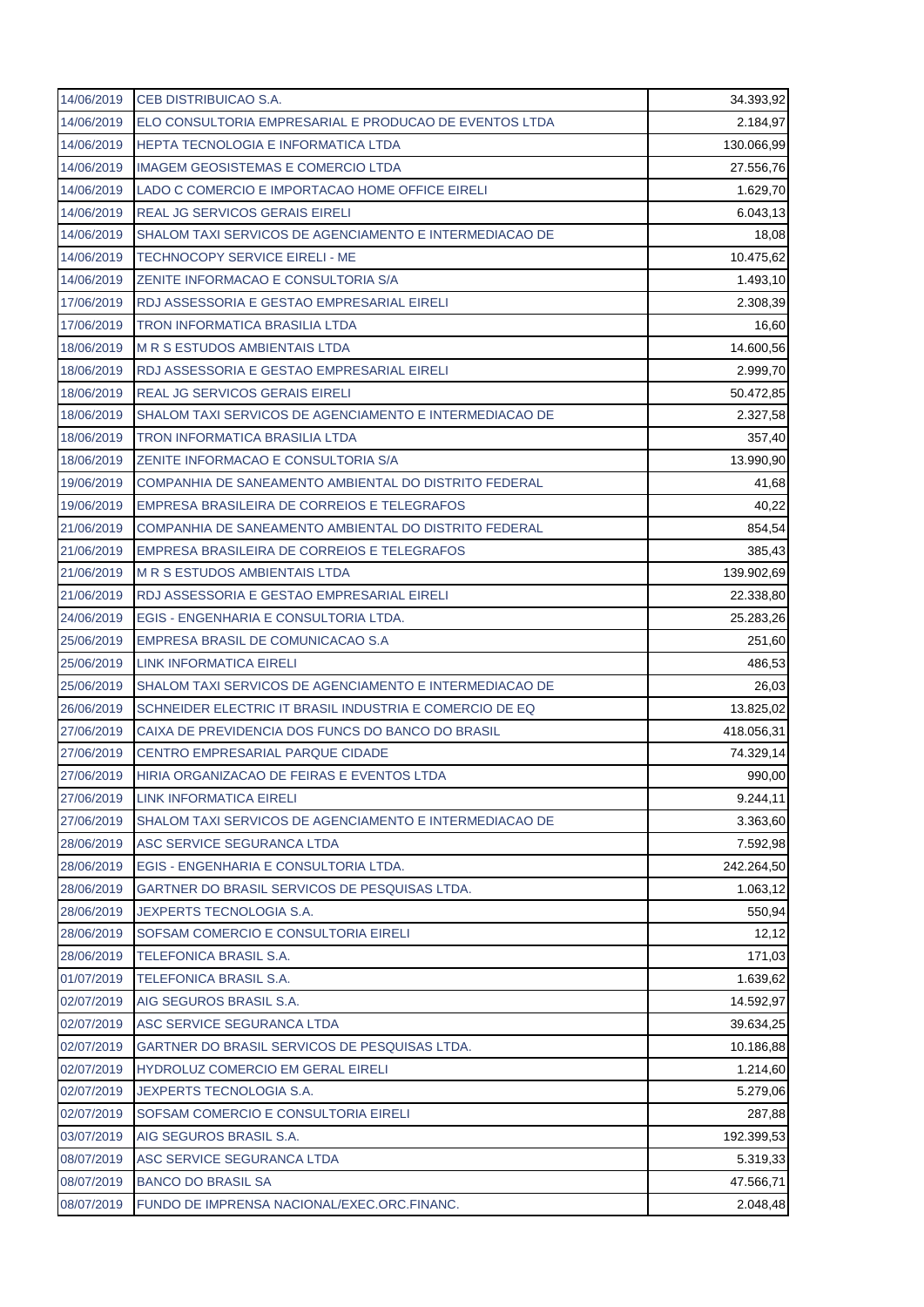| 08/07/2019 | INSTITUTO DE PROMOCAO HUMANA, APRENDIZAGEM E CULTURA    | 32.455,25  |
|------------|---------------------------------------------------------|------------|
| 08/07/2019 | <b>REAL JG SERVICOS GERAIS EIRELI</b>                   | 5.313,03   |
| 09/07/2019 | AGENCIA ESTADO S.A                                      | 490,04     |
| 09/07/2019 | <b>HEPTA TECNOLOGIA E INFORMATICA LTDA</b>              | 17.420,38  |
| 10/07/2019 | AGENCIA ESTADO S.A                                      | 4.695,58   |
| 10/07/2019 | <b>BANCO DO BRASIL SA</b>                               | (505, 84)  |
| 10/07/2019 | CARDOSO & OLIVEIRA COMERCIAL LTDA                       | 546,00     |
| 10/07/2019 | HEPTA TECNOLOGIA E INFORMATICA LTDA                     | 129.696,75 |
| 10/07/2019 | TECHNOCOPY SERVICE EIRELI - ME                          | 7.698,28   |
| 11/07/2019 | EGIS - ENGENHARIA E CONSULTORIA LTDA.                   | 15.169,96  |
| 12/07/2019 | CEB DISTRIBUICAO S.A.                                   | 2.018,46   |
| 15/07/2019 | CEB DISTRIBUICAO S.A.                                   | 33.969,26  |
| 15/07/2019 | <b>TRON INFORMATICA BRASILIA LTDA</b>                   | 16,65      |
| 16/07/2019 | <b>SERPRO - SEDE - BRASILIA</b>                         | 3.072,00   |
| 17/07/2019 | AGENCIA ESTADO S.A                                      | 490,04     |
| 17/07/2019 | COMPANHIA DE SANEAMENTO AMBIENTAL DO DISTRITO FEDERAL   | 39,34      |
| 18/07/2019 | AGENCIA ESTADO S.A                                      | 4.695,58   |
| 18/07/2019 | COMPANHIA DE SANEAMENTO AMBIENTAL DO DISTRITO FEDERAL   | 806,66     |
| 18/07/2019 | CONCEITO SEMINARIOS E EVENTOS CORPORATIVOS EIRELI       | 1.590,00   |
| 18/07/2019 | EGIS - ENGENHARIA E CONSULTORIA LTDA.                   | 145.358,70 |
| 18/07/2019 | IMAGEM GEOSISTEMAS E COMERCIO LTDA                      | 3.563,24   |
| 18/07/2019 | RDJ ASSESSORIA E GESTAO EMPRESARIAL EIRELI              | 5.315,03   |
| 18/07/2019 | TECNO TRADE - COMERCIO DE PRODUTOS PROMOCIONAIS LTDA    | 300,00     |
| 18/07/2019 | <b>TRON INFORMATICA BRASILIA LTDA</b>                   | 357,35     |
| 19/07/2019 | EMPRESA BRASILEIRA DE CORREIOS E TELEGRAFOS             | 38,54      |
| 22/07/2019 | EGIS - ENGENHARIA E CONSULTORIA LTDA.                   | 10.113,30  |
| 22/07/2019 | EMPRESA BRASILEIRA DE CORREIOS E TELEGRAFOS             | 369,34     |
| 22/07/2019 | <b>IMAGEM GEOSISTEMAS E COMERCIO LTDA</b>               | 27.556,76  |
| 22/07/2019 | RDJ ASSESSORIA E GESTAO EMPRESARIAL EIRELI              | 21.933,71  |
| 22/07/2019 | <b>REAL JG SERVICOS GERAIS EIRELI</b>                   | 6.789,43   |
| 23/07/2019 | EMPRESA BRASIL DE COMUNICACAO S.A                       | 387,60     |
| 23/07/2019 | INSTITUTO NEGOCIOS PUBLICOS DO BRASIL - ESTUDOS E PESQU | 789,08     |
| 24/07/2019 | CENTRO EMPRESARIAL PARQUE CIDADE                        | 74.329,14  |
| 24/07/2019 | EGIS - ENGENHARIA E CONSULTORIA LTDA.                   | 96.905,80  |
| 24/07/2019 | INSTITUTO NEGOCIOS PUBLICOS DO BRASIL - ESTUDOS E PESQU | 7.560,92   |
| 24/07/2019 | REAL JG SERVICOS GERAIS EIRELI                          | 50.472,85  |
| 25/07/2019 | EMPRESA BRASIL DE COMUNICACAO S.A                       | 585,64     |
| 26/07/2019 | ASC SERVICE SEGURANCA LTDA                              | 47.250,17  |
| 26/07/2019 | <b>HEPTA TECNOLOGIA E INFORMATICA LTDA</b>              | 146.481,19 |
| 26/07/2019 | SHALOM TAXI SERVICOS DE AGENCIAMENTO E INTERMEDIACAO DE | 2.682,48   |
| 29/07/2019 | JEXPERTS TECNOLOGIA S.A.                                | 550,94     |
| 30/07/2019 | CAIXA DE PREVIDENCIA DOS FUNCS DO BANCO DO BRASIL       | 418.056,31 |
| 30/07/2019 | CARTORIO DO 3 OFICIO DE NOTAS E PROTESTO DE TITULOS     | 6,39       |
| 30/07/2019 | JEXPERTS TECNOLOGIA S.A.                                | 5.279,06   |
| 31/07/2019 | CARTORIO DO 3 OFICIO DE NOTAS E PROTESTO DE TITULOS     | 121,41     |
| 06/08/2019 | FUNDO DE IMPRENSA NACIONAL/EXEC.ORC.FINANC.             | 3.138,80   |
| 06/08/2019 | <b>G&amp;E SERVICOS TERCEIRIZADOS LTDA</b>              | 71.732,61  |
| 08/08/2019 | <b>BANCO DO BRASIL SA</b>                               | 24.477,18  |
| 12/08/2019 | INSTITUTO DE PROMOCAO HUMANA, APRENDIZAGEM E CULTURA    | 33.999,29  |
| 12/08/2019 | TECHNOCOPY SERVICE EIRELI - ME                          | 8.675,58   |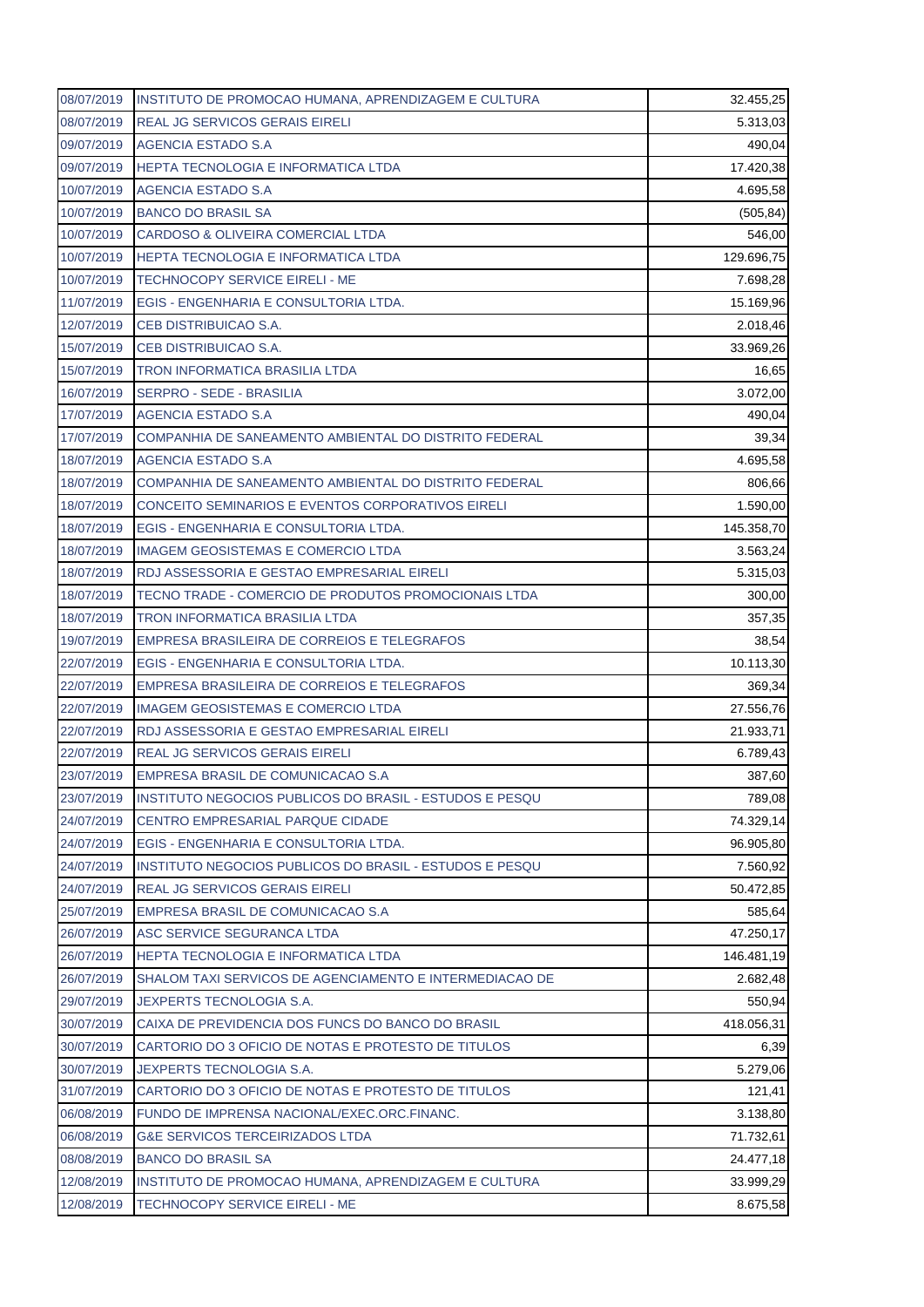| 13/08/2019 | <b>REAL JG SERVICOS GERAIS EIRELI</b>                   | 6.801,77           |
|------------|---------------------------------------------------------|--------------------|
| 14/08/2019 | ASC SERVICE SEGURANCA LTDA                              | 5.296,39           |
| 14/08/2019 | <b>CENTRO EMPRESARIAL PARQUE CIDADE</b>                 | 70.384,23          |
| 14/08/2019 | <b>G&amp;E SERVICOS TERCEIRIZADOS LTDA</b>              | 60.449,43          |
| 14/08/2019 | RDJ ASSESSORIA E GESTAO EMPRESARIAL EIRELI              | 5.227,71           |
| 14/08/2019 | <b>REAL JG SERVICOS GERAIS EIRELI</b>                   | 55.874,82          |
| 15/08/2019 | CEB DISTRIBUICAO S.A.                                   | 1.966,58           |
| 15/08/2019 | <b>CERRADO VIAGENS EIRELI</b>                           | 1.364,49           |
| 15/08/2019 | SHALOM TAXI SERVICOS DE AGENCIAMENTO E INTERMEDIACAO DE | 35,05              |
| 15/08/2019 | <b>TRON INFORMATICA BRASILIA LTDA</b>                   | 16,65              |
| 16/08/2019 | DERSA - DESENVOLVIMENTO RODOVIARIO S/A                  | 166.721,04         |
| 19/08/2019 | CEB DISTRIBUICAO S.A.                                   | 33.134,26          |
| 19/08/2019 | <b>CERRADO VIAGENS EIRELI</b>                           | 26.659,25          |
| 19/08/2019 | COMPANHIA DE SANEAMENTO AMBIENTAL DO DISTRITO FEDERAL   | 45,47              |
| 19/08/2019 | EMPRESA BRASIL DE COMUNICACAO S.A                       | 251,60             |
| 19/08/2019 | EMPRESA BRASILEIRA DE CORREIOS E TELEGRAFOS             | 60,61              |
| 19/08/2019 | <b>HEPTA TECNOLOGIA E INFORMATICA LTDA</b>              | 17.367,92          |
| 19/08/2019 | RDJ ASSESSORIA E GESTAO EMPRESARIAL EIRELI              | 21.016,91          |
| 19/08/2019 | SHALOM TAXI SERVICOS DE AGENCIAMENTO E INTERMEDIACAO DE | 4.529,05           |
| 19/08/2019 | <b>TRON INFORMATICA BRASILIA LTDA</b>                   | 357,35             |
| 20/08/2019 | COMPANHIA DE SANEAMENTO AMBIENTAL DO DISTRITO FEDERAL   | 932,33             |
| 20/08/2019 | <b>HEPTA TECNOLOGIA E INFORMATICA LTDA</b>              | 129.386,11         |
| 20/08/2019 | VCS COMERCIO E SERVICOS DE CHAVEIROS E CARIMBOS LTDA    | 111,15             |
| 21/08/2019 | EMPRESA BRASILEIRA DE CORREIOS E TELEGRAFOS             | 580,80             |
| 23/08/2019 | AGENCIA ESTADO S.A                                      | 490,04             |
|            |                                                         |                    |
| 26/08/2019 | <b>APRIMORA TREINAMENTOS EIRELI</b>                     | 121,68             |
| 27/08/2019 | AGENCIA ESTADO S.A                                      | 4.695,58           |
| 27/08/2019 | CAIXA DE PREVIDENCIA DOS FUNCS DO BANCO DO BRASIL       | 418.056,31         |
| 27/08/2019 | EMPRESA BRASIL DE COMUNICACAO S.A                       | 585,64             |
| 29/08/2019 | <b>APRIMORA TREINAMENTOS EIRELI</b>                     | 3.478,32           |
| 29/08/2019 | CENTRO EMPRESARIAL PARQUE CIDADE                        |                    |
| 30/08/2019 | <b>TELEFONICA BRASIL S.A.</b>                           | 700,64             |
| 02/09/2019 | SCHNEIDER ELECTRIC IT BRASIL INDUSTRIA E COMERCIO DE EQ | 81.849,99          |
| 03/09/2019 | ASC SERVICE SEGURANCA LTDA                              | 7.592,98           |
| 03/09/2019 | JEXPERTS TECNOLOGIA S.A.                                | 8.504,67<br>550,94 |
| 03/09/2019 | <b>TELEFONICA BRASIL S.A.</b>                           | 73,09              |
| 04/09/2019 | <b>BOEING EVENTOS LTDA</b>                              | 575,63             |
| 05/09/2019 | ABSOLUTE COMUNICACAO E COMERCIO LTDA                    | 26,14              |
| 05/09/2019 | ASC SERVICE SEGURANCA LTDA                              | 7.602,65           |
| 05/09/2019 | <b>BOEING EVENTOS LTDA</b>                              | 10.936,87          |
| 05/09/2019 | INSPER - INSTITUTO DE ENSINO E PESQUISA                 | 6.516,00           |
| 05/09/2019 | JEXPERTS TECNOLOGIA S.A.                                | 5.279,06           |
| 05/09/2019 | TELEFONICA BRASIL S.A.                                  | 71,13              |
| 06/09/2019 | ASC SERVICE SEGURANCA LTDA                              | 32.054,54          |
| 09/09/2019 | ASC SERVICE SEGURANCA LTDA                              | 5.296,39           |
| 09/09/2019 | CEB DISTRIBUICAO S.A.                                   | 2.126,20           |
| 09/09/2019 | FUNDO DE IMPRENSA NACIONAL/EXEC.ORC.FINANC.             | 2.940,56           |
| 09/09/2019 | REAL JG SERVICOS GERAIS EIRELI                          | 5.325,55           |
| 10/09/2019 | ABSOLUTE COMUNICACAO E COMERCIO LTDA                    | 609,86             |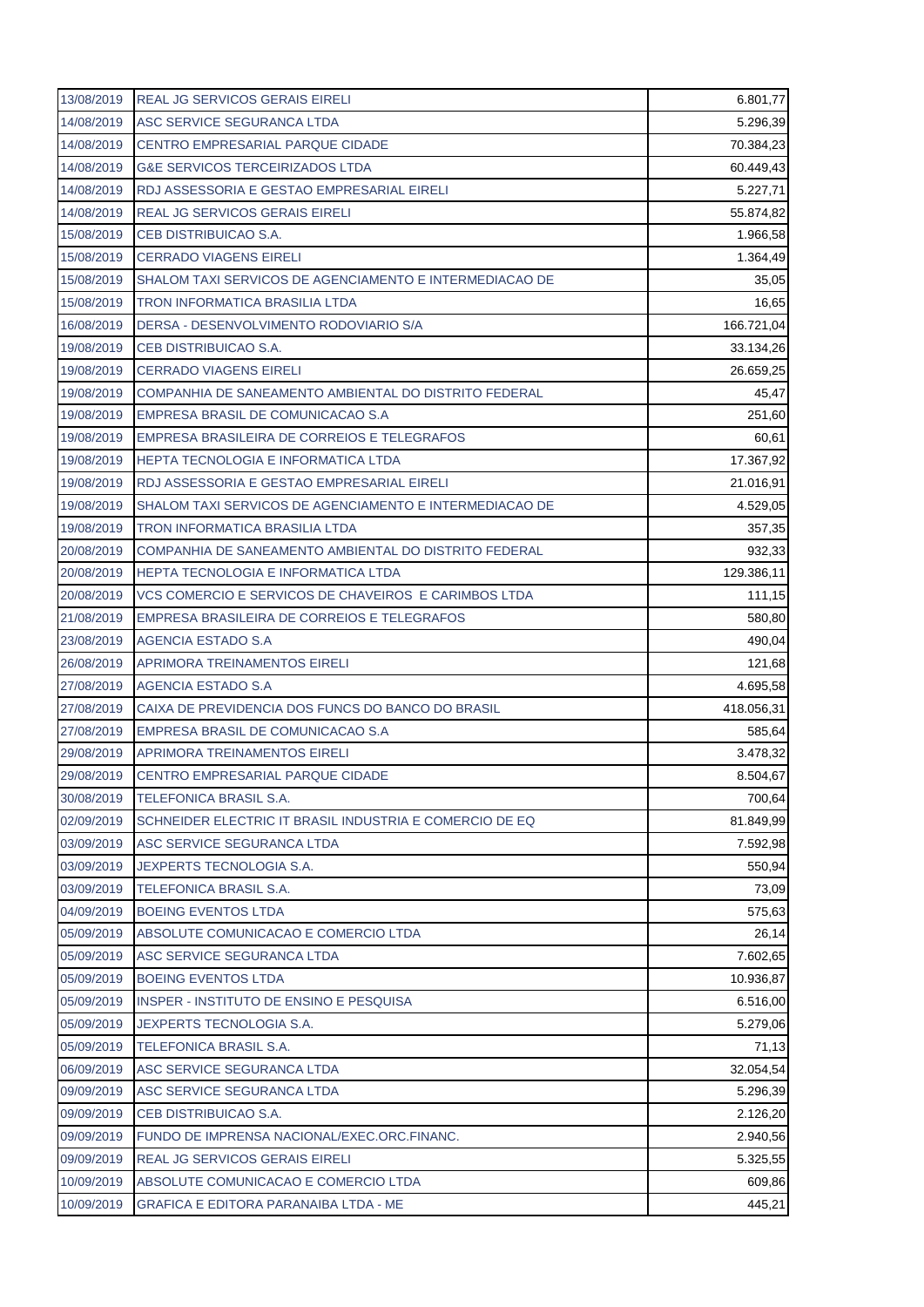| 10/09/2019 | SCHNEIDER ELECTRIC IT BRASIL INDUSTRIA E COMERCIO DE EQ | 10.483,46  |
|------------|---------------------------------------------------------|------------|
| 10/09/2019 | <b>TELEFONICA BRASIL S.A.</b>                           | 682,07     |
| 11/09/2019 | HEPTA TECNOLOGIA E INFORMATICA LTDA                     | 18.130,40  |
| 12/09/2019 | CEB DISTRIBUICAO S.A.                                   | 35.703,32  |
| 12/09/2019 | RDJ ASSESSORIA E GESTAO EMPRESARIAL EIRELI              | 4.883,25   |
| 12/09/2019 | <b>TECHNOCOPY SERVICE EIRELI - ME</b>                   | 8.509,56   |
| 12/09/2019 | VCS COMERCIO E SERVICOS DE CHAVEIROS E CARIMBOS LTDA    | 124,25     |
| 13/09/2019 | <b>CERRADO VIAGENS EIRELI</b>                           | 3.985,46   |
| 13/09/2019 | RDJ ASSESSORIA E GESTAO EMPRESARIAL EIRELI              | 2.376,16   |
| 16/09/2019 | <b>GRAFICA E EDITORA PARANAIBA LTDA - ME</b>            | 21.815,49  |
| 16/09/2019 | HEPTA TECNOLOGIA E INFORMATICA LTDA                     | 134.911,89 |
| 16/09/2019 | INSTITUTO DE PROMOCAO HUMANA, APRENDIZAGEM E CULTURA    | 32.382,29  |
| 16/09/2019 | RDJ ASSESSORIA E GESTAO EMPRESARIAL EIRELI              | 18.985,21  |
| 17/09/2019 | <b>VOETUR TURISMO E REPRESENTACOES LTDA</b>             | 1.404,14   |
| 18/09/2019 | <b>CERRADO VIAGENS EIRELI</b>                           | 52.605,73  |
| 18/09/2019 | COMPANHIA DE SANEAMENTO AMBIENTAL DO DISTRITO FEDERAL   | 45,47      |
| 18/09/2019 | EMPRESA BRASIL DE COMUNICACAO S.A                       | 387,60     |
| 18/09/2019 | <b>TRON INFORMATICA BRASILIA LTDA</b>                   | 16,68      |
| 19/09/2019 | EMPRESA BRASILEIRA DE CORREIOS E TELEGRAFOS             | 70,02      |
| 20/09/2019 | COMPANHIA DE SANEAMENTO AMBIENTAL DO DISTRITO FEDERAL   | 932,33     |
| 20/09/2019 | EMPRESA BRASILEIRA DE CORREIOS E TELEGRAFOS             | 670,88     |
| 20/09/2019 | <b>TRON INFORMATICA BRASILIA LTDA</b>                   | 357,32     |
| 23/09/2019 | ASC SERVICE SEGURANCA LTDA                              | 7.204,94   |
| 24/09/2019 | 90 TECNOLOGIA DA INFORMACAO LTDA                        | 547,13     |
| 25/09/2019 | EGIS - ENGENHARIA E CONSULTORIA LTDA.                   | 30.339,92  |
| 25/09/2019 | SHALOM TAXI SERVICOS DE AGENCIAMENTO E INTERMEDIACAO DE | 38,80      |
| 26/09/2019 | 90 TECNOLOGIA DA INFORMACAO LTDA                        | 5.242,59   |
| 26/09/2019 | ASC SERVICE SEGURANCA LTDA                              | 37.472,81  |
| 26/09/2019 | CAIXA DE PREVIDENCIA DOS FUNCS DO BANCO DO BRASIL       | 263.493,34 |
| 26/09/2019 | CENTRO EMPRESARIAL PARQUE CIDADE                        | 70.384,23  |
| 26/09/2019 | SERPRO - SEDE - BRASILIA                                | 2.560,00   |
| 26/09/2019 | SHALOM TAXI SERVICOS DE AGENCIAMENTO E INTERMEDIACAO DE | 3.841,12   |
| 30/09/2019 | CARTORIO DO 3 OFICIO DE NOTAS E PROTESTO DE TITULOS     | 46,17      |
| 01/10/2019 | CARTORIO DO 3 OFICIO DE NOTAS E PROTESTO DE TITULOS     | 2,43       |
| 02/10/2019 | EGIS - ENGENHARIA E CONSULTORIA LTDA.                   | 290.717,39 |
| 02/10/2019 | <b>SERPRO - SEDE - BRASILIA</b>                         | 212,11     |
| 04/10/2019 | NP CAPACITACAO E SOLUCOES TECNOLOGICAS LTDA             | 822,15     |
|            |                                                         |            |
| 07/10/2019 | SOFSAM COMERCIO E CONSULTORIA EIRELI                    | 12,12      |
| 08/10/2019 | HBL CARIMBOS E PLACAS INDUSTRIA E COMERCIO LTDA         | 23,10      |
| 08/10/2019 | <b>JEXPERTS TECNOLOGIA S.A.</b>                         | 550,94     |
| 08/10/2019 | NP CAPACITACAO E SOLUCOES TECNOLOGICAS LTDA             | 7.877,85   |
| 08/10/2019 | SOFSAM COMERCIO E CONSULTORIA EIRELI                    | 287,88     |
| 09/10/2019 | TECNO TRADE - COMERCIO DE PRODUTOS PROMOCIONAIS LTDA    | (6,00)     |
| 10/10/2019 | <b>CERRADO VIAGENS EIRELI</b>                           | 3.098,18   |
| 10/10/2019 | <b>JUSTICA FEDERAL DE PRIMEIRO GRAU - DF</b>            | 957,69     |
| 10/10/2019 | <b>REAL JG SERVICOS GERAIS EIRELI</b>                   | 6.801,77   |
| 11/10/2019 | CEB DISTRIBUICAO S.A.                                   | 1.629,72   |
| 11/10/2019 | FUNDO DE IMPRENSA NACIONAL/EXEC.ORC.FINANC.             | 4.460,40   |
| 11/10/2019 | <b>GRAFICA E EDITORA PARANAIBA LTDA - ME</b>            | 55,80      |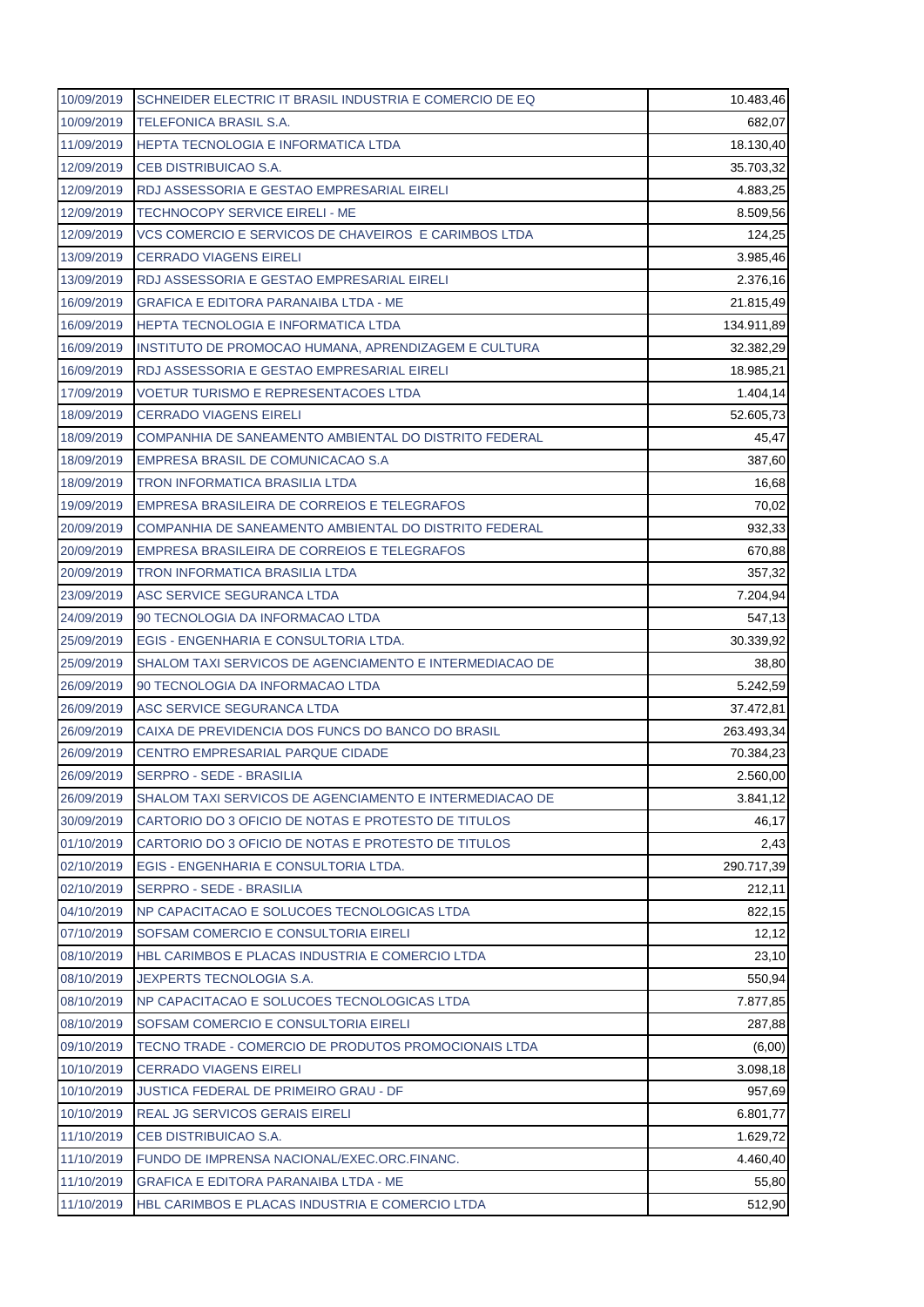| 11/10/2019 | INSTITUTO DE PROMOCAO HUMANA, APRENDIZAGEM E CULTURA    | 33.099,02  |
|------------|---------------------------------------------------------|------------|
| 11/10/2019 | JEXPERTS TECNOLOGIA S.A.                                | 5.279,06   |
| 11/10/2019 | <b>REAL JG SERVICOS GERAIS EIRELI</b>                   | 50.561,79  |
| 11/10/2019 | SCHNEIDER ELECTRIC IT BRASIL INDUSTRIA E COMERCIO DE EQ | 59.299,88  |
| 16/10/2019 | ABC TRAINNING QUALIFICACAO PROFISSIONAL LTDA            | 695,60     |
| 16/10/2019 | ASC SERVICE SEGURANCA LTDA                              | 5.022,89   |
| 16/10/2019 | CEB DISTRIBUICAO S.A.                                   | 27.713,12  |
| 16/10/2019 | <b>CERRADO VIAGENS EIRELI</b>                           | 41.422,63  |
| 16/10/2019 | COMPANHIA DE SANEAMENTO AMBIENTAL DO DISTRITO FEDERAL   | 46,69      |
| 16/10/2019 | <b>GRAFICA E EDITORA PARANAIBA LTDA - ME</b>            | 2.734,20   |
| 16/10/2019 | RDJ ASSESSORIA E GESTAO EMPRESARIAL EIRELI              | 1.999,53   |
| 16/10/2019 | REAL JG SERVICOS GERAIS EIRELI                          | 5.325,55   |
| 16/10/2019 | SHALOM TAXI SERVICOS DE AGENCIAMENTO E INTERMEDIACAO DE | 39,98      |
| 16/10/2019 | <b>TRON INFORMATICA BRASILIA LTDA</b>                   | 16,68      |
| 16/10/2019 | VCS COMERCIO E SERVICOS DE CHAVEIROS E CARIMBOS LTDA    | 86,65      |
| 16/10/2019 | WHITE & RED FORMULARIOS E PAPEIS LTDA                   | 4,80       |
| 17/10/2019 | RDJ ASSESSORIA E GESTAO EMPRESARIAL EIRELI              | 2.727,03   |
| 18/10/2019 | ABC TRAINNING QUALIFICACAO PROFISSIONAL LTDA            | (695, 60)  |
| 18/10/2019 | COMPANHIA DE SANEAMENTO AMBIENTAL DO DISTRITO FEDERAL   | 957,47     |
| 18/10/2019 | EMPRESA BRASILEIRA DE CORREIOS E TELEGRAFOS             | 102,82     |
| 18/10/2019 | TRON INFORMATICA BRASILIA LTDA                          | 357,32     |
| 18/10/2019 | WHITE & RED FORMULARIOS E PAPEIS LTDA                   | 235,20     |
| 22/10/2019 | EMPRESA BRASILEIRA DE CORREIOS E TELEGRAFOS             | 985,23     |
| 23/10/2019 | ASC SERVICE SEGURANCA LTDA                              | 7.008,55   |
| 24/10/2019 | ASC SERVICE SEGURANCA LTDA                              | 16.493,38  |
| 24/10/2019 | CENTRO EMPRESARIAL PARQUE CIDADE                        | 4.353,79   |
| 24/10/2019 | EXPRESSO SERVICE MAQUINAS E SERVICOS LTDA - EPP         | 5.977,45   |
| 24/10/2019 | RDJ ASSESSORIA E GESTAO EMPRESARIAL EIRELI              | 20.407,33  |
| 24/10/2019 | SHALOM TAXI SERVICOS DE AGENCIAMENTO E INTERMEDIACAO DE | 3.953,16   |
| 25/10/2019 | ABC TRAINNING QUALIFICACAO PROFISSIONAL LTDA            | 695,60     |
| 25/10/2019 | ASC SERVICE SEGURANCA LTDA                              | 20.115,51  |
| 25/10/2019 | REAL JG SERVICOS GERAIS EIRELI                          | 6.392,86   |
| 28/10/2019 | CARTORIO DO 3 OFICIO DE NOTAS E PROTESTO DE TITULOS     | 5,20       |
| 29/10/2019 | CAIXA DE PREVIDENCIA DOS FUNCS DO BANCO DO BRASIL       | 263.493,34 |
| 29/10/2019 | CARTORIO DO 3 OFICIO DE NOTAS E PROTESTO DE TITULOS     | 98,90      |
| 29/10/2019 | CENTRO EMPRESARIAL PARQUE CIDADE                        | 70.384,23  |
| 29/10/2019 | REAL JG SERVICOS GERAIS EIRELI                          | 47.616,51  |
| 29/10/2019 | <b>SUPREMO TRIBUNAL FEDERAL</b>                         | 206,63     |
| 31/10/2019 | EGIS - ENGENHARIA E CONSULTORIA LTDA.                   | 55.623,19  |
| 04/11/2019 | CENTRO EMPRESARIAL PARQUE CIDADE                        | 4.295,67   |
| 04/11/2019 | EGIS - ENGENHARIA E CONSULTORIA LTDA.                   | 532.981,88 |
| 06/11/2019 | <b>BOEING EVENTOS LTDA</b>                              | 514,50     |
| 06/11/2019 | JEXPERTS TECNOLOGIA S.A.                                | 550,94     |
| 07/11/2019 | <b>BOEING EVENTOS LTDA</b>                              | 9.775,50   |
| 07/11/2019 | JEXPERTS TECNOLOGIA S.A.                                | 5.279,06   |
| 08/11/2019 | INSTITUTO DE PROMOCAO HUMANA, APRENDIZAGEM E CULTURA    | 31.704,09  |
| 12/11/2019 | ASC SERVICE SEGURANCA LTDA                              | 4.884,67   |
| 12/11/2019 | FUNDO DE IMPRENSA NACIONAL/EXEC.ORC.FINANC.             | 3.931,76   |
| 12/11/2019 | <b>REAL JG SERVICOS GERAIS EIRELI</b>                   | 4.910,98   |
| 13/11/2019 | EXPRESSO SERVICE MAQUINAS E SERVICOS LTDA - EPP         | 5.932,51   |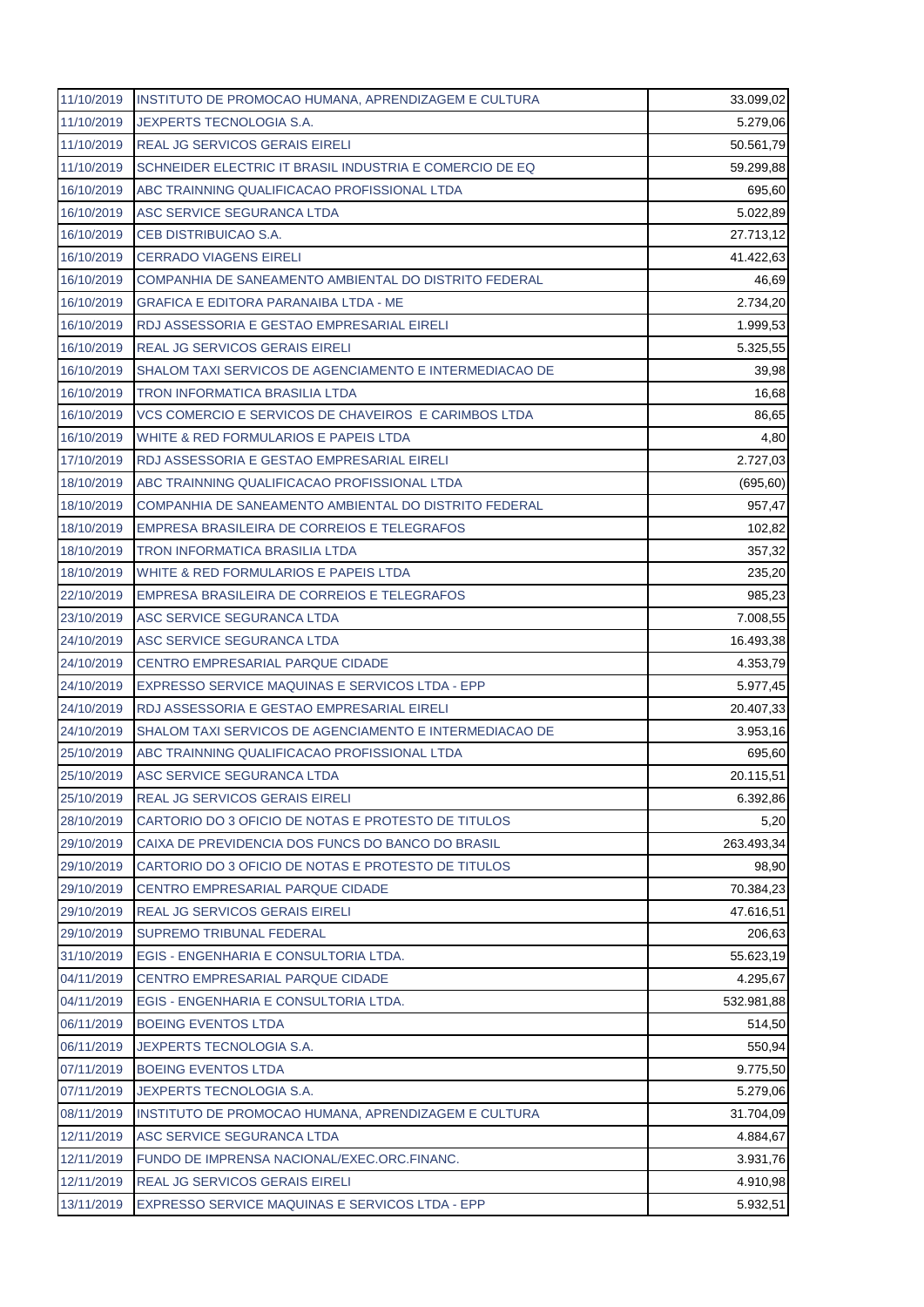| 13/11/2019 | VISUAL PVC COMERCIO E SERVICOS LTDA                     | 738,70        |
|------------|---------------------------------------------------------|---------------|
| 14/11/2019 | CEB DISTRIBUICAO S.A.                                   | 37.782,13     |
| 18/11/2019 | COMPANHIA DE SANEAMENTO AMBIENTAL DO DISTRITO FEDERAL   | 45,47         |
| 18/11/2019 | RDJ ASSESSORIA E GESTAO EMPRESARIAL EIRELI              | 5.049,34      |
| 18/11/2019 | REAL JG SERVICOS GERAIS EIRELI                          | 6.372,86      |
| 19/11/2019 | <b>CERRADO VIAGENS EIRELI</b>                           | 5.261,16      |
| 19/11/2019 | COMPANHIA DE SANEAMENTO AMBIENTAL DO DISTRITO FEDERAL   | 932,33        |
| 19/11/2019 | <b>REAL JG SERVICOS GERAIS EIRELI</b>                   | 6.895,07      |
| 19/11/2019 | UNIQUE RENT A CAR LOCADORA DE VEICULOS EIRELI           | 3.430,21      |
| 20/11/2019 | EMPRESA BRASILEIRA DE CORREIOS E TELEGRAFOS             | 128,94        |
| 20/11/2019 | <b>HEPTA TECNOLOGIA E INFORMATICA LTDA</b>              | 18.345,43     |
| 20/11/2019 | RDJ ASSESSORIA E GESTAO EMPRESARIAL EIRELI              | 21.511,56     |
| 20/11/2019 | <b>REAL JG SERVICOS GERAIS EIRELI</b>                   | 40.577,37     |
| 20/11/2019 | SCHNEIDER ELECTRIC IT BRASIL INDUSTRIA E COMERCIO DE EQ | 4.608,34      |
| 20/11/2019 | UNIQUE RENT A CAR LOCADORA DE VEICULOS EIRELI           | 20.308,36     |
| 21/11/2019 | <b>BL ESCOLA DE FOTOGRAFIA EIRELI</b>                   | 26,00         |
| 21/11/2019 | EMPRESA BRASILEIRA DE CORREIOS E TELEGRAFOS             | 1.235,50      |
| 21/11/2019 | SHALOM TAXI SERVICOS DE AGENCIAMENTO E INTERMEDIACAO DE | 39,13         |
| 21/11/2019 | <b>TOTEM ASSESSORIA LTDA</b>                            | 92,61         |
| 25/11/2019 | BL ESCOLA DE FOTOGRAFIA EIRELI                          | 1.274,00      |
| 25/11/2019 | <b>CERRADO VIAGENS EIRELI</b>                           | 70.529,08     |
| 25/11/2019 | HEPTA TECNOLOGIA E INFORMATICA LTDA                     | 136.478,85    |
| 25/11/2019 | SCHNEIDER ELECTRIC IT BRASIL INDUSTRIA E COMERCIO DE EQ | 27.283,33     |
| 25/11/2019 | SOFSAM COMERCIO E CONSULTORIA EIRELI                    | 12,12         |
| 25/11/2019 | <b>TOTEM ASSESSORIA LTDA</b>                            | 887,39        |
| 25/11/2019 | TRON INFORMATICA BRASILIA LTDA                          | 16,68         |
| 25/11/2019 | VCS COMERCIO E SERVICOS DE CHAVEIROS E CARIMBOS LTDA    | 88,25         |
| 26/11/2019 | <b>CENTRO EMPRESARIAL PARQUE CIDADE</b>                 | 70.384,23     |
| 26/11/2019 | SHALOM TAXI SERVICOS DE AGENCIAMENTO E INTERMEDIACAO DE | 3.874,33      |
| 26/11/2019 | SOFSAM COMERCIO E CONSULTORIA EIRELI                    | 287,88        |
| 26/11/2019 | TRON INFORMATICA BRASILIA LTDA                          | 357,32        |
| 26/11/2019 | WHITE & RED FORMULARIOS E PAPEIS LTDA                   | 22,40         |
| 27/11/2019 | CFI - CORPORACAO FINANCEIRA INTERNACIONAL               | 12.526.326,63 |
| 28/11/2019 | ASC SERVICE SEGURANCA LTDA                              | 7.569,78      |
| 28/11/2019 | CAIXA DE PREVIDENCIA DOS FUNCS DO BANCO DO BRASIL       | 263.493,34    |
| 28/11/2019 | CENTRO EMPRESARIAL PARQUE CIDADE                        | 4.295,67      |
| 28/11/2019 | WHITE & RED FORMULARIOS E PAPEIS LTDA                   | 1.097,60      |
| 29/11/2019 | ASC SERVICE SEGURANCA LTDA                              | 39.485,40     |
| 29/11/2019 | <b>HEPTA TECNOLOGIA E INFORMATICA LTDA</b>              | 5.226,13      |
| 29/11/2019 | PAIDEIA BUSINESS SCHOOL TREINAMENTOS E EVENTOS LTDA     | 1.485,00      |
| 29/11/2019 | SUPERCIA CAPACITACAO E MARKETING LTDA                   | 672,57        |
| 02/12/2019 | EMPRESA BRASILEIRA DE CORREIOS E TELEGRAFOS             | (21, 92)      |
| 03/12/2019 | SUPERCIA CAPACITACAO E MARKETING LTDA                   | 15.227,43     |
| 04/12/2019 | HEPTA TECNOLOGIA E INFORMATICA LTDA                     | 38.889,70     |
| 06/12/2019 | INSTITUTO DOS AUDITORES INTERNOS DO BRASIL              | 50,00         |
| 06/12/2019 | JEXPERTS TECNOLOGIA S.A.                                | 550,94        |
| 06/12/2019 | M R S ESTUDOS AMBIENTAIS LTDA                           | 15.136,80     |
| 09/12/2019 | <b>INSTITUTO DOS AUDITORES INTERNOS DO BRASIL</b>       | 2.450,00      |
| 09/12/2019 | JEXPERTS TECNOLOGIA S.A.                                | 5.830,00      |
| 09/12/2019 | <b>M R S ESTUDOS AMBIENTAIS LTDA</b>                    | 34.173,04     |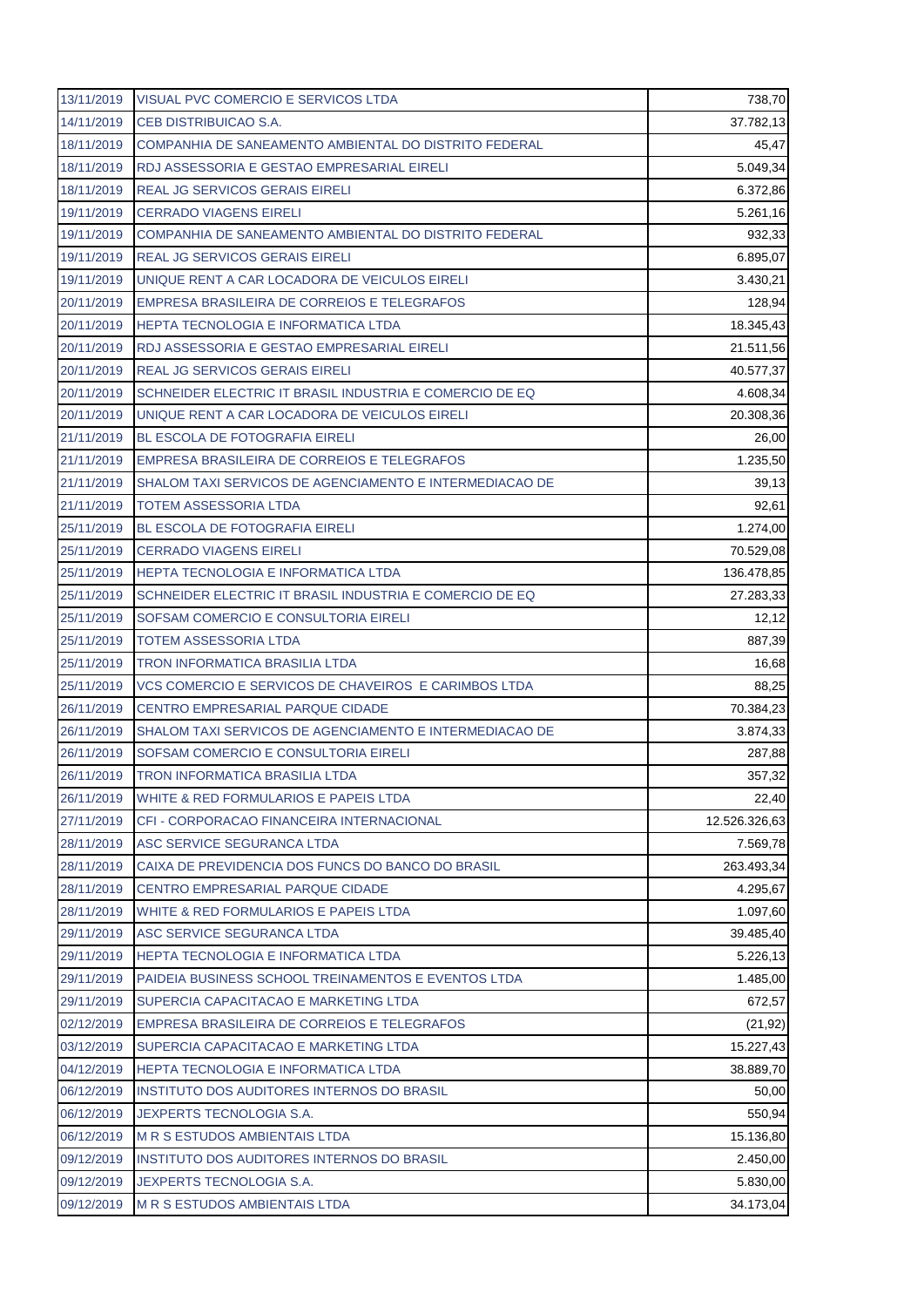| 10/12/2019 | <b>FUNDACAO GETULIO VARGAS</b>                          | 3.864,00   |
|------------|---------------------------------------------------------|------------|
| 10/12/2019 | <b>M R S ESTUDOS AMBIENTAIS LTDA</b>                    | 110.867,84 |
| 11/12/2019 | <b>CERRADO VIAGENS EIRELI</b>                           | 2.206,78   |
| 11/12/2019 | INOVECAPACITACAO - CONSULTORIA E TREINAMENTOS LTDA      | 295,81     |
| 12/12/2019 | CEB DISTRIBUICAO S.A.                                   | 2.201,61   |
| 12/12/2019 | <b>CERRADO VIAGENS EIRELI</b>                           | 29.369,98  |
| 12/12/2019 | EXPRESSO SERVICE MAQUINAS E SERVICOS LTDA - EPP         | 5.890,51   |
| 12/12/2019 | INOVECAPACITACAO - CONSULTORIA E TREINAMENTOS LTDA      | 6.884,19   |
| 12/12/2019 | <b>JEXPERTS TECNOLOGIA S.A.</b>                         | 5.279,06   |
| 12/12/2019 | <b>TELEFONICA BRASIL S.A.</b>                           | 276,18     |
| 13/12/2019 | CEB DISTRIBUICAO S.A.                                   | 36.916,98  |
| 13/12/2019 | COMPANHIA DE SANEAMENTO AMBIENTAL DO DISTRITO FEDERAL   | 1.241,40   |
| 13/12/2019 | <b>HEPTA TECNOLOGIA E INFORMATICA LTDA</b>              | 18.477,92  |
| 13/12/2019 | INSTITUTO DE PROMOCAO HUMANA, APRENDIZAGEM E CULTURA    | 29.634,99  |
| 13/12/2019 | RDJ ASSESSORIA E GESTAO EMPRESARIAL EIRELI              | 2.702,15   |
| 13/12/2019 | <b>TELEFONICA BRASIL S.A.</b>                           | 2.647,38   |
| 16/12/2019 | ASC SERVICE SEGURANCA LTDA                              | 5.330,88   |
| 16/12/2019 | EMPRESA BRASILEIRA DE CORREIOS E TELEGRAFOS             | 1.824,13   |
| 16/12/2019 | <b>HEPTA TECNOLOGIA E INFORMATICA LTDA</b>              | 137.561,57 |
| 16/12/2019 | RDJ ASSESSORIA E GESTAO EMPRESARIAL EIRELI              | 22.202,49  |
| 16/12/2019 | <b>REAL JG SERVICOS GERAIS EIRELI</b>                   | 4.890,70   |
| 17/12/2019 | ASC SERVICE SEGURANCA LTDA                              | 7.931,70   |
| 17/12/2019 | <b>JUSTICA FEDERAL DE PRIMEIRO GRAU - DF</b>            | 957,69     |
| 17/12/2019 | <b>M R S ESTUDOS AMBIENTAIS LTDA</b>                    | 11.570,42  |
| 17/12/2019 | <b>REAL JG SERVICOS GERAIS EIRELI</b>                   | 6.372,86   |
| 17/12/2019 | SHALOM TAXI SERVICOS DE AGENCIAMENTO E INTERMEDIACAO DE | 30,87      |
| 18/12/2019 | ECOSSISTEMA CONSULTORIA AMBIENTAL LTDA                  | 94,29      |
| 18/12/2019 | <b>REAL JG SERVICOS GERAIS EIRELI</b>                   | 6.895,07   |
| 19/12/2019 | ASC SERVICE SEGURANCA LTDA                              | 16.884,32  |
| 19/12/2019 | CONSULTRE CONSULTORIA E TREINAMENTO LTDA                | 588,06     |
| 19/12/2019 | EDITORA CASA 10 LTDA                                    | 2.033,98   |
| 19/12/2019 | <b>INFRA JORNALISMO LTDA</b>                            | 30,26      |
| 19/12/2019 | <b>M R S ESTUDOS AMBIENTAIS LTDA</b>                    | 110.867,84 |
| 19/12/2019 | REAL JG SERVICOS GERAIS EIRELI                          | 40.577,37  |
| 19/12/2019 | SHALOM TAXI SERVICOS DE AGENCIAMENTO E INTERMEDIACAO DE | 3.056,07   |
| 19/12/2019 | TRON INFORMATICA BRASILIA LTDA                          | 17,24      |
| 20/12/2019 | ASC SERVICE SEGURANCA LTDA                              | 24.586,60  |
| 20/12/2019 | <b>AUDILINK &amp; CIA. AUDITORES</b>                    | 2.003,57   |
| 20/12/2019 | CONSULTRE CONSULTORIA E TREINAMENTO LTDA                | 4.332,94   |
| 20/12/2019 | ECOSSISTEMA CONSULTORIA AMBIENTAL LTDA                  | 98.538,36  |
| 20/12/2019 | <b>EDITORA CASA 10 LTDA</b>                             | 12.042,02  |
| 20/12/2019 | <b>INFRA JORNALISMO LTDA</b>                            | 749,74     |
| 20/12/2019 | TRON INFORMATICA BRASILIA LTDA                          | 369,40     |
| 20/12/2019 | UNITECH RIO COMERCIO E SERVICOS LTDA                    | 3.065,26   |
| 23/12/2019 | <b>AUDILINK &amp; CIA. AUDITORES</b>                    | 15.494,83  |
| 23/12/2019 | CAIXA DE PREVIDENCIA DOS FUNCS DO BANCO DO BRASIL       | 263.493,34 |
| 23/12/2019 | UNITECH RIO COMERCIO E SERVICOS LTDA                    | 18.147,58  |
| 26/12/2019 | <b>COMANDO EXTINTOR LTDA</b>                            | 588,00     |
| 26/12/2019 | HBL CARIMBOS E PLACAS INDUSTRIA E COMERCIO LTDA         | 402,00     |
| 26/12/2019 | SCHNEIDER ELECTRIC IT BRASIL INDUSTRIA E COMERCIO DE EQ | 127.566,68 |